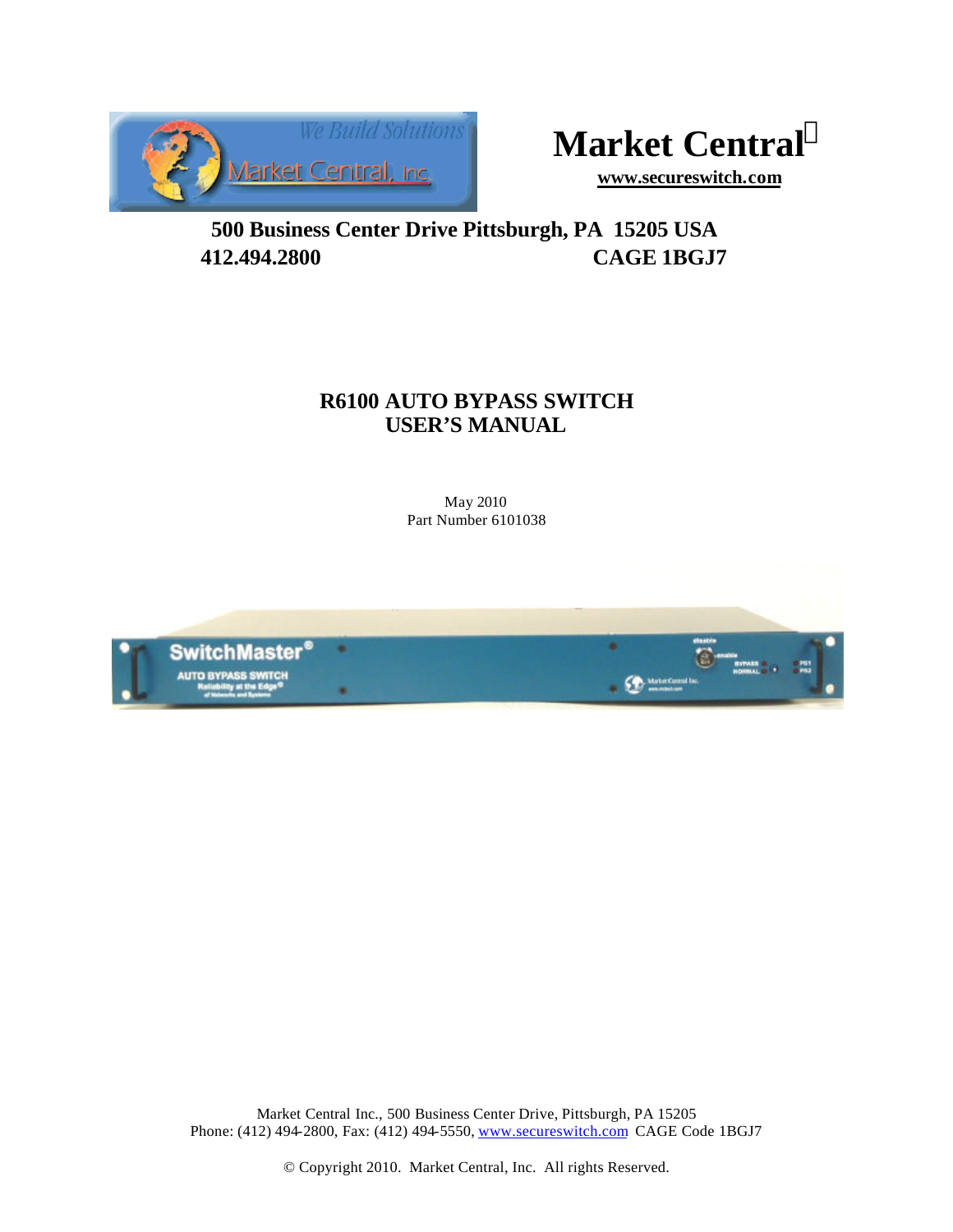#### **FEDERAL COMMUNICATIONS COMMISSION AND INDUSTRY CANADA RADIO FREQUENCY INTERFERENCE STATEMENTS**

This equipment generates, uses, and can radiate radio -frequency energy, and if not installed and used properly, that is, in strict accordance with the manufacturer's instructions, may cause interference to radio communication. It has been tested and found to comply with the limits for a Class A computing device in accordance with the specifications in Subpart B of Part 15 of FCC rules, which are designed to provide reasonable protection against such interference when the equipment is operated in a commercial environment. Operation of this equipment in a residential area is likely to cause interference, in which case the user at his own expense will be required to take whatever measures may be necessary to correct the interference.

Changes or modifications not expressly approved by the party responsible for compliance could void the user's authority to operate the equipment.

This digital apparatus does not exceed the Class A limits for radio noise emission from digital apparatus set out in the Radio Interference Regulation of Industry Canada.

Le présent appareil numérique n'émet pas de bruits radioélectriques dépassant les limites applicables aux appareils numériques de la classe A prescrites dans le Règlement sur le brouillage radioélectrique publié par le Industrie Canada.

### **1. Specifications**

| <b>Connectors:</b>                                                                                 |                                                                                               |
|----------------------------------------------------------------------------------------------------|-----------------------------------------------------------------------------------------------|
| Ethernet:                                                                                          | $(6)$ RJ45 10/100/1000 Base-T for network path connections,                                   |
|                                                                                                    | (1) RJ45 10 Base-T for Ethernet remote control interface and path monitoring (PING source)    |
| Serial Control:                                                                                    | (1) DB9F for serial RS232 remote control interface                                            |
| Power:                                                                                             | (2) IEC320 AC power connectors for redundant power connections                                |
| <b>Indicators:</b>                                                                                 |                                                                                               |
| Power supply LEDs:                                                                                 | (2) PS1 and PS2 power supply active indicators                                                |
| Switch position LEDs:                                                                              | (2) both switch elements in the A-C connection state (BYPASS), or both switch elements in the |
|                                                                                                    | B-C connection state (NORMAL)                                                                 |
| Network status LEDS:                                                                               | (2) link and activity indicators for Ethernet remote control interface port                   |
| <b>Switches:</b>                                                                                   |                                                                                               |
| A/B Gang switch:                                                                                   | (1) momentary toggle switch                                                                   |
| Gang Switch enable:                                                                                | $(1)$ key-lock switch                                                                         |
|                                                                                                    |                                                                                               |
| Power:                                                                                             |                                                                                               |
| Power supply:                                                                                      | (2) internal 100-240 VAC 50/60 Hz power supplies, 12 VDC 3A regulated output                  |
| Power consumption:                                                                                 | .154 Watts normal operation<br>1.265 Watts while switching                                    |
| <b>Physical:</b>                                                                                   |                                                                                               |
| Dimensions:                                                                                        | $1.75$ "(H) X 19"(W) X 10.5"(D) 1U, 19" rack mount chassis                                    |
| Weight:                                                                                            | 6 lbs.                                                                                        |
|                                                                                                    |                                                                                               |
| <b>MTBF:</b>                                                                                       |                                                                                               |
| 100,000 hours                                                                                      |                                                                                               |
|                                                                                                    |                                                                                               |
| <b>Altitude Tolerance:</b>                                                                         |                                                                                               |
| $10,000$ ft. $(3048 \text{ m})$ operating                                                          |                                                                                               |
| <b>Temperature Tolerance:</b><br>Operating: $32^{\circ}$ to $104^{\circ}$ F (0° to $40^{\circ}$ C) |                                                                                               |
| Storage: $-4^\circ$ to 158° F ( $-20^\circ$ to 70° C)                                              |                                                                                               |
| <b>Humidity Tolerance:</b>                                                                         |                                                                                               |

Up to 95% non-condensing

### **R6100 AUTO BYPASS SWITCH Page 2 of 27**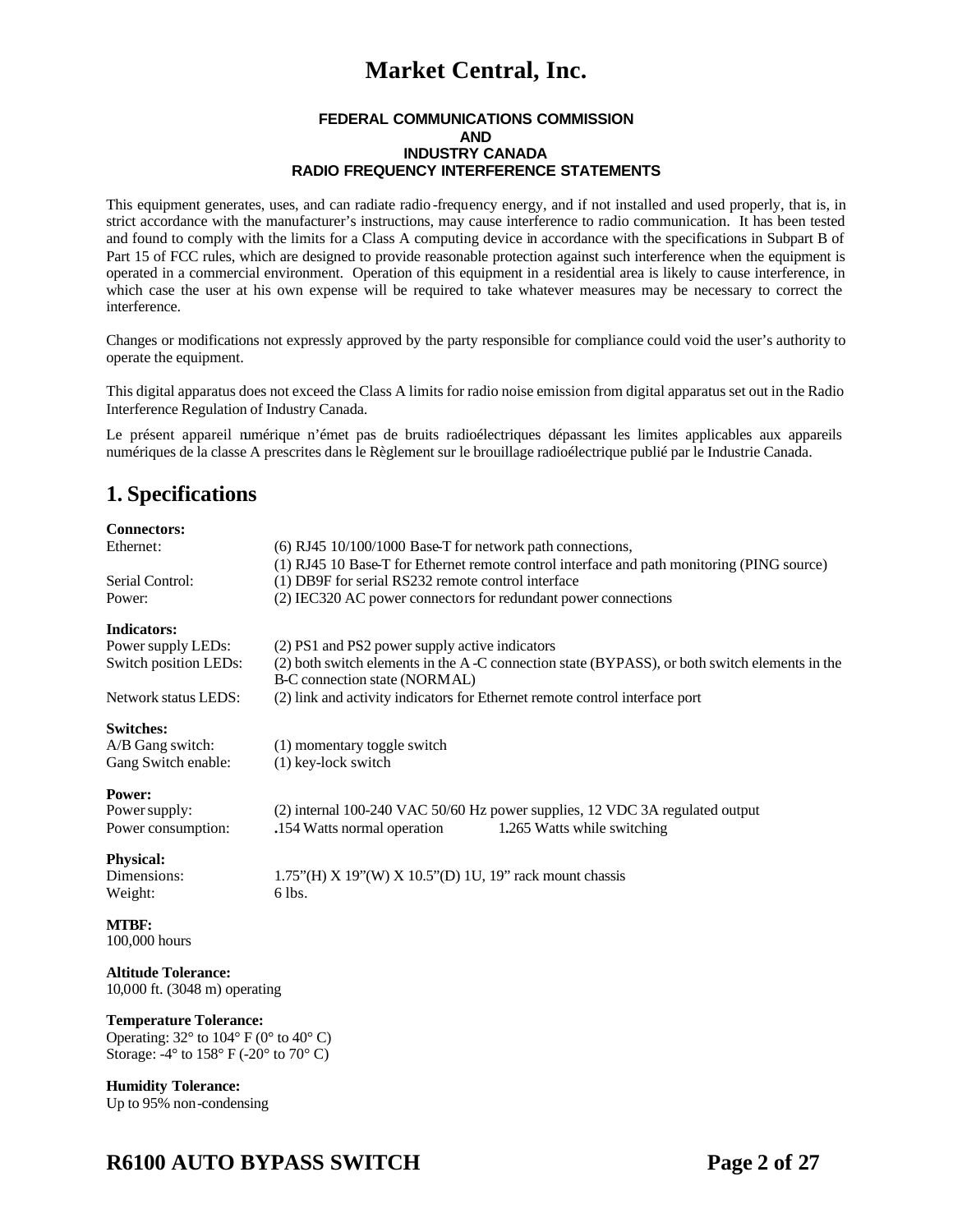### **2. Introduction**

The R6100 Auto Bypass Switch is a 1U rackmount, dual port RJ45 A/B switch that is designed to automatically switch between a "normal" network path and a "bypass" or "failover" path for  $10/100/1000$  Ethernet network environments. User configurable parameters control an auto-bypass switching function and an auto-recovery switching function to allow the switch to be used in a variety of applications. For example, the Auto Bypass Switch can be used with in-line network monitoring devices, Intrusion Prevention Systems, etc. to automatically remove these devices from the network during maintenance or should they fail, while simultaneously providing a bypass path to insure continued flow of traffic thru the network. To prevent "flapping" between a failed "normal" path, and the bypass path connections, the auto recovery function can be disabled. This allows the problem in the normal path to be corrected before sending a command to the R6100 to restore the normal network connections.

In order to be able to perform the auto bypass and auto recovery switching functions, the R6100 Auto Bypass Switch issues ICMP echo request (PING) packets from an internal Ethernet node to any user configurable IP address on the network. If the normal path connections go down for any reason, the R6100 will no longer be able to PING the IP address specified during configuration, and will automatically disconnect the normal path connections and switch to the bypass/failover path connections. If auto recovery is enabled, the R6100 will automatically re-connect the normal path connections when it is again able to PING the user specified IP address.

In addition to the PINGs used for auto bypass and auto recovery switching, the R6100 can also be sent a command on its serial RS232 interface or its Ethernet interface, to cause it to issue a single PING to any IP address on the network. This PING command can be used to test network connectivity during initial installation or when troubleshooting network problems.

As noted previously, the Auto Bypass Switch can automatically switch connection states using its auto bypass and auto recovery switching functions. Or the user can remotely issue switch commands via the R6100 Ethernet interface or RS232 serial interface. If using the Ethernet interface, three different options exist for remotely controlling the R6100 – the R6100 supports telnet access, SNMP SET/GET commands via a proprietary MIB, or html access using any web browser. Manual control of the switch is also provided by a momentary contact toggle switch on the front of the unit. This manual toggle switch can be disabled by removing a front panel keylock switch on the R6100.

High reliability non-latching telecommunications relays are used in the R6100 Auto Bypass Switch. When the R6100 is powered OFF, these non-latching relays make a connection between the "BYPASS or A" ports and the "COMMON or C" ports for each switching element within the Auto Bypass Switch. Thus for most applications, the bypass path through the R6100 will be from the COMMON ports to the "BYPASS or A" ports, and the normal path will be from the COMMON ports to the "NORMAL or B" ports. With this configuration, should power to the R6100 switch fail, the bypass path will automatically be connected (the R6100 switches to the BYPASS to COMMON connection state) and the R6100 will remain in this state until power is restored. Once power is restored, the R6100 Auto Bypass Switch can automatically reconnect the normal path (switch back to the NORMAL to COMMON connection state) if auto recovery mode is enabled. Or the user can issue a switch command via the RS232 or Ethernet remote control interface, or use the front panel toggle switch to restore the normal connection path.

The Auto Bypass Switch also has the ability to issue either SNMP traps, or UDP syslog messages. These messages can be sent to one or more network administrator systems to provide notification when the R6100 changes connection states either automatically (auto bypass switching or auto recovery switching) or via manual control (front panel toggle switch or commands received on the RS232 or Ethernet interfaces), and when certain other events occur.

To restrict access to the R6100 Auto Bypass Switch, each of the Ethernet interface options (SNMP, telnet, and web browser) can be independently enabled/disabled, and if enabled can be configured to require a login password. Additionally, user access can be restricted by IP address so only commands received from pre -defined "administrator" IP addresses will be acknowledged and acted upon.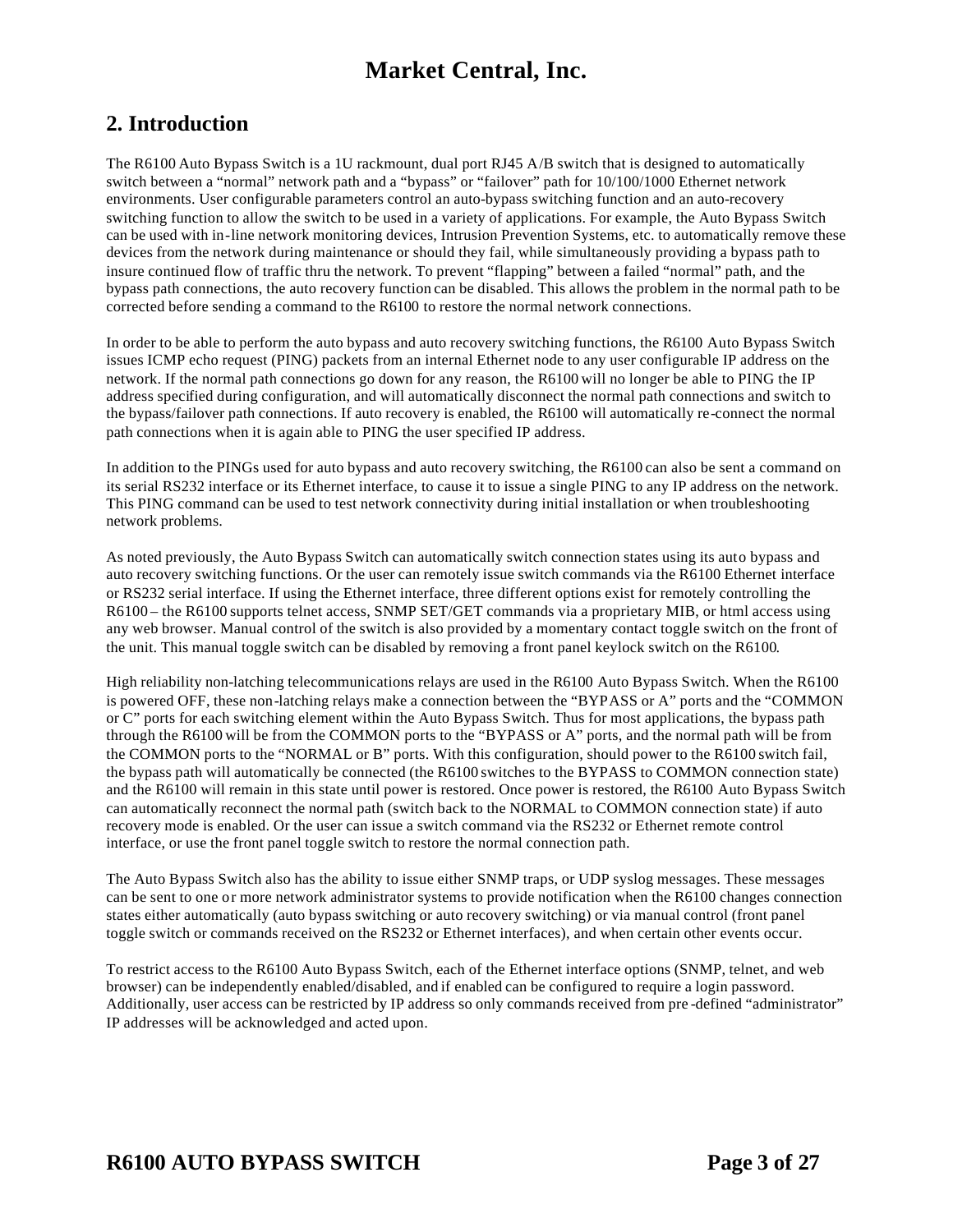### **3. Configuration**

The internal jumpers and DIP switches inside the R6100 Auto Bypass Switch have been pre-configured at the factory and should not be changed from their default settings. For reference, the factory default settings are as follows: jumpers W1 & W2 in the 2-3 position, SW1 positions 3, 4, & 6 ON, and SW2 positions 2-8 ON.

| jumper W1             | 1-2 position = $no$ SNMP module, serial RS232 only<br>2-3 position = SNMP module installed, Ethernet & serial RS232                                                                                                                                                                                                                                                                                                                                                                                                                   |
|-----------------------|---------------------------------------------------------------------------------------------------------------------------------------------------------------------------------------------------------------------------------------------------------------------------------------------------------------------------------------------------------------------------------------------------------------------------------------------------------------------------------------------------------------------------------------|
| jumper W <sub>2</sub> | 1-2 position = $no$ SNMP module, serial RS232 only<br>2-3 position = SNMP module installed, Ethernet & serial RS232                                                                                                                                                                                                                                                                                                                                                                                                                   |
| DIP SW1               | positions 1 through 4 set the number of ports from 1 through 16.<br>positions 1 & 2 OFF, and positions 3 & 4 ON for 4 port operation<br>positions 1 & 3 OFF, and positions 2 & 4 ON for 6 port operation<br>positions 1, 2 $\&$ 3 OFF, and position 4 ON for 8 port operation<br>positions $1 - 4$ all OFF for 16 port operation<br>position 5 OFF (reserved, leave OFF)<br>position 6 OFF = latching switches, position 6 ON = non-latching switches<br>position 7 OFF (reserved, leave OFF)<br>position 8 OFF (reserved, leave OFF) |

DIP SW2 positions 1 OFF, 2-8 ON (Rack Address 0x01)

There are, however, several parameters related to TCP/IP operations as well as the auto bypass and auto recovery functions that must be initially configured in order to operate the R6100 Auto Bypass Switch. These parameters are accessible using either the serial RS232 remote control interface or the Ethernet remote control interface. These parameters include:

- IP address, subnet mask, and gateway address for the Ethernet remote control interface on the R6100 Auto Bypass Switch (this interface also functions as the internal Ethernet node that acts as the "PING source" used by the auto bypass and auto recovery switching functions). Note that the factory default values for these parameters are 192.168.1.30, 255.255.255.0, and 192.168.1.1 respectively.
- IP address and MAC address of the external Ethernet node that the R6100 Auto Bypass Switch is to monitor in order to determine when to switch between the normal and the bypass paths. A value of 0.0.0.0 for the monitor IP address disables the auto bypass and auto recovery switching functions.
- Monitor interval this is the time interval between PINGs issued by the internal Ethernet node in the R6100, measured in 100 msec increments. For example, if you want the R6100 Auto Bypass Switch to issue PINGs every 1.5 seconds then set this value to 15. The valid range is 1 to 255 (0.1 seconds to 25.5 seconds). A value of 0 disables the automatic bypass/recovery functions.
- Monitor fail count this is the number of successive PING attempts that must fail before the R6100 Auto Bypass Switch automatically switches to the bypass path and removes the normal connection path. The valid range is 1 to 255. A value of 0 disables the automatic bypass/recovery functions.
- Monitor ok count this is the number of successive PING attempts that must succeed before the Auto Bypass Switch automatically switches back to the normal path and removes the bypass connection path. The valid range is 1 to 255. A value of 0 disables only the automatic recovery function – automatic bypass will still operate. If auto recovery is disabled the user must manually switch back to the normal path via the front panel toggle switch or by issuing a "set system B" command to the Auto Bypass Switch via the RS232 or Ethernet remote control interface.
- Save this command saves any changes that are made to the configuration parameters for the next startup. If the Save command is not used, the R6100 will revert back to the prior configuration settings the next time power is cycled, or after receiving a Reset command.
- Reset this command restarts the R6100 Auto Bypass Switch. Any configuration changes that were not first saved will be defaulted back to their prior settings.

For additional details regarding the commands used to set these parameters, see Section 7.

# **R6100 AUTO BYPASS SWITCH Page 4 of 27**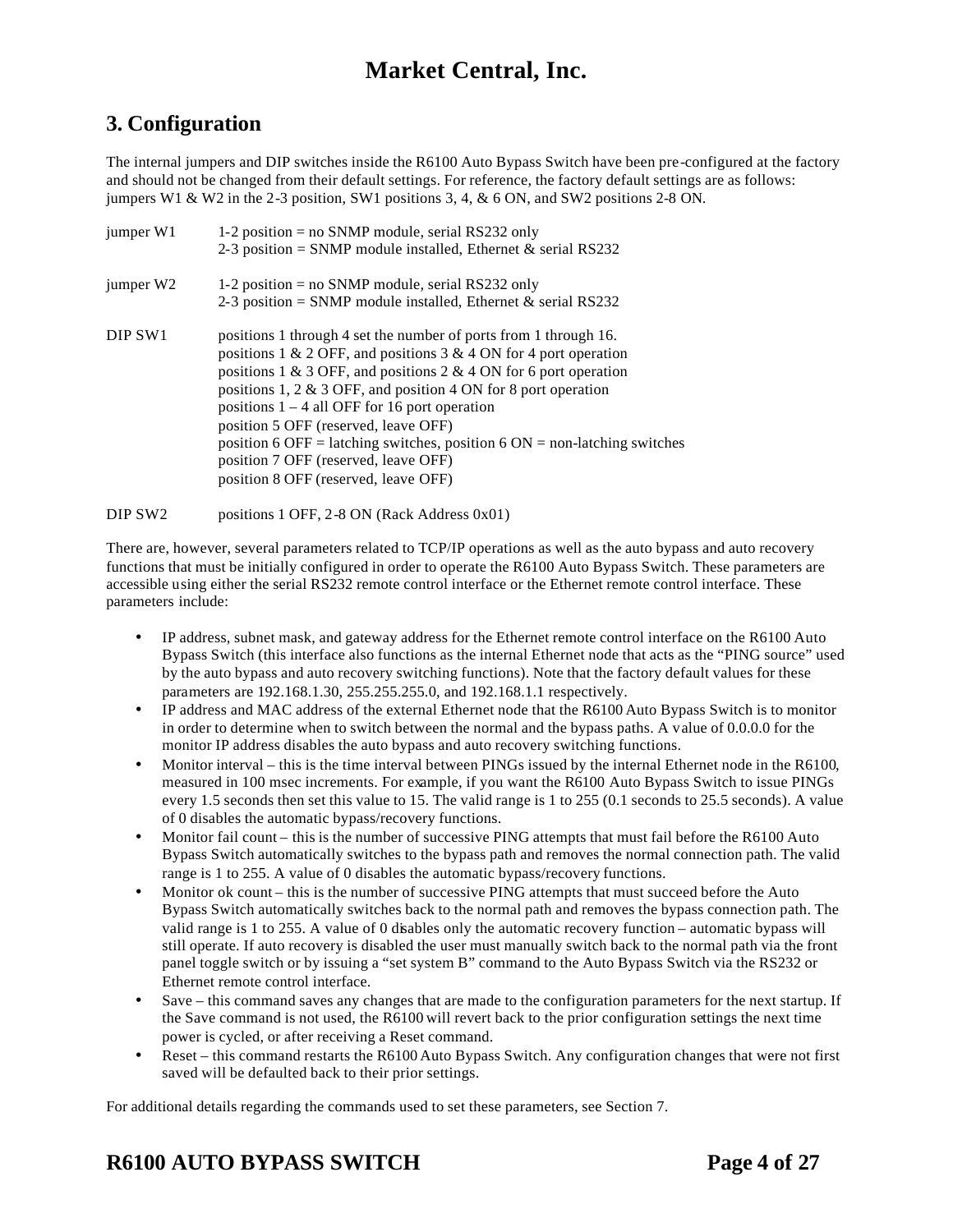### **4. Installation**

- 4.1 Find a location suitable for installing the R6100 Auto Bypass Switch, with access to AC power outlets and the connections you intend to switch through the unit.
- 4.2 If you intend to use serial control, connect a serial cable to the DB9 RS232 console port. The data rate and format is fixed at 9600 bps, no parity, 8 data bits, 1 stop bit, and no flow control. See Table 6.1 for the DB9 connector pin assignment.
- 4.3 There are two pairs of RJ45 A/B switch elements within the Auto Bypass Switch. Connect RJ45 cables between the R6100 and the devices/network connections that you intend to switch. The R6100 simultaneously connects all 8 pins on each C (COMMON) port to either their respective "BYPASS or A" port, or to their "NORMAL or B" port for both switching elements. Telecommunications relays are used to make these connections between ports, which makes the R6100 completely transparent to data formats, rates, protocols, etc. Note that the switch provides straight through connections. If your application requires a cross-over cable, use only 1 cross-over cable in that path. Use a straight through cable on the other side of the switch. Nonlatching relays are used in the R6100 Auto Bypass Switch, which default to the "BYPASS or A" to "COMMON or C" connection state when power fails or is removed from the switch. Thus the "BYPASS or A" to "COMMON or C" connections are typically used for the bypass/failover path connections, and the "NORMAL or B" to "COMMON or C" connections are used for the normal path connections.

For example, when used with an Intrusion Prevention System or similar devices, the two "BYPASS or A" ports on the R6100 are typically connected together with a short patch cable. The "NORMAL or B" ports on the R6100 are connected to the IN/OUT ports on the IPS. And the "COMMON or C" ports on the R6100 are used to provide the connections between the firewall and the R6100, and between the R6100 and the first edge router/switch on the network. Thus when in the bypass mode, data will flow between the firewall and one of the "COMMON or C" ports, thru the associated "BYPASS or A" port to the second "BYPASS or A" port via the short patch cable, and then out the second "COMMON or C" port to the edge router/switch. And when in the normal mode, the data will flow between the firewall and the first "COMMON or C" ports, thru the associated "NORMAL or B" port to the IPS, back from the IPS to the second "NORMAL or B" port, and then out the second "COMMON or C" port to the edge router/switch. See figure 1 below for an example of this configuration.



Figure 1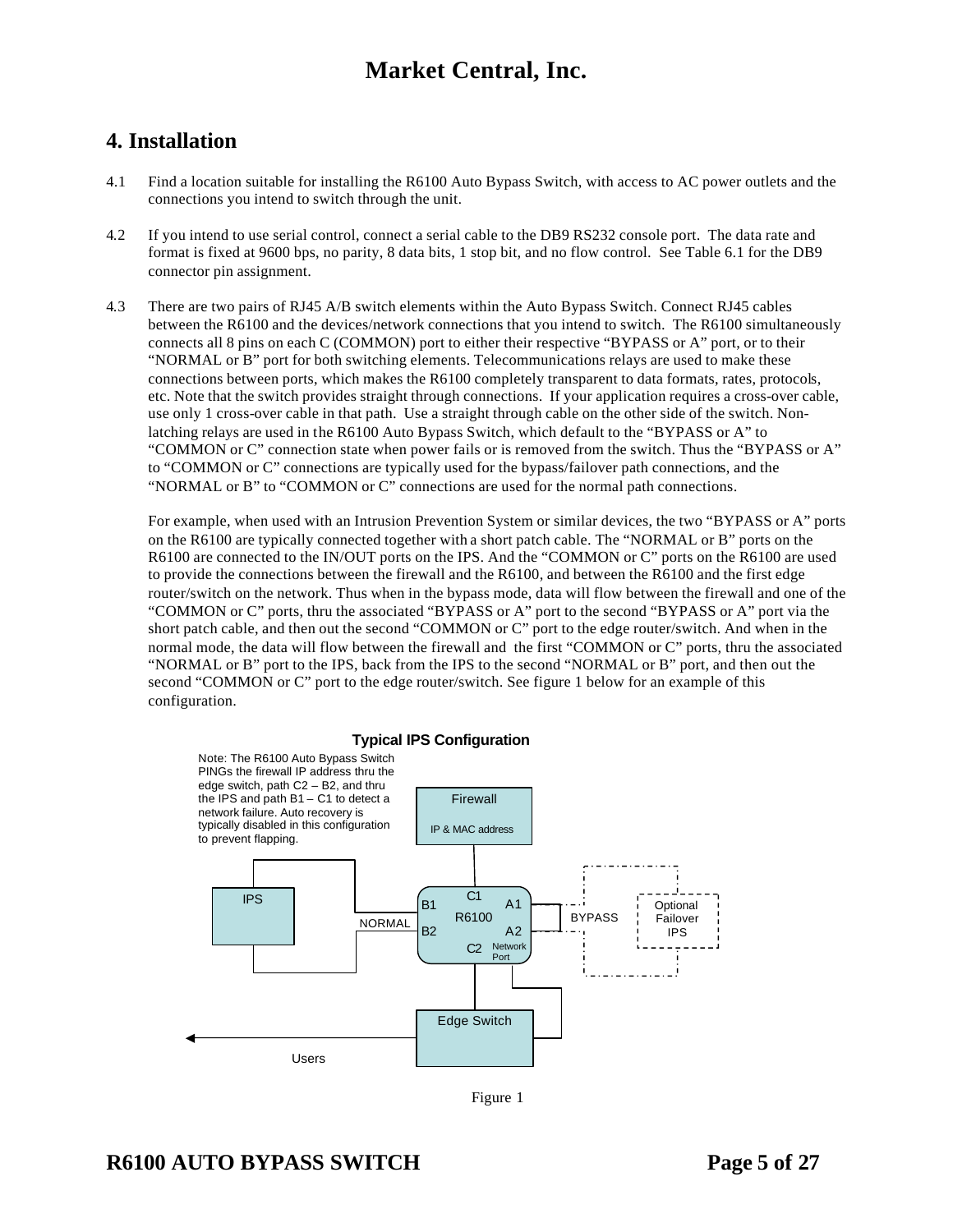In a typical failover application where a redundant or backup connection is required, the user(s) would be connected to one of the "COMMON or C" ports, with the normal network connection to the respective "NORMAL or B" port, and the failover network connection to the respective "BYPASS or A" port. The Auto Bypass Switch provides two separate A/B switching elements, thus a second group of users can be connected to their own "normal" and "failover" network ports. However, if the auto bypass/recovery functions of the R6100 are used, both devices will be simultaneously switched between their normal and failover connections when the auto bypass or the auto recovery switching functions occurs. See figure 2 for an example of a failover/backup configuration with one A/B switching element being used.

#### **Typical Failover Configuration**

Note: The R6100 Auto bypass switch PINGs an IP address on the primary network to detect a network path failure. Auto recovery can be enabled in this configuration to automatically switch the users back when the primary network problem has been corrected.





- 4.4 Connect a 100-240VAC power source to either power supply connector. If you are using redundant power, connect a power source to both power supply connectors. The indicators PS1 and PS2 on the front of the unit will indicate when each power supply is energized. The switch position LED indicators BYPASS (A) and NORMAL (B) on the front of the unit will light depending on the position of the A/B switching elements within the R6100. The BYPASS (A) LED lights when both switching elements in the Auto Bypass Switch are in the "BYPASS or A" to "COMMON or C" connection state, and the NORMAL (B) LED lights when both switching elements within the R6100 are in the "NORMAL or B" to "COMMON or C" connection state. If one A/B switch element is in the "BYPASS or A" position and the other is in the "BORMAL or B" position, neither LED will be lit (this would occur only if the user issues a "set port n" command that switches only one of the switching elements).
- 4.5 Before you connect the Auto Bypass Switch's Ethernet remote control port to your Ethernet network, you should first configure the R6100's TCP/IP related parameters because the default parameters may not work, or could interfere with your network. See Section 3 for a list of the TCP/IP parameters that need to be configured, and see section 7 for a detailed description of the commands used to configure these parameters.
- 4.6 Once the TCP/IP parameters have been configured, connect the NETWORK port on the Auto Bypass Switch to your layer 2 switch, HUB, or router. If using the R6100's auto bypass/recovery switching functions, this same layer 2 switch/HUB/router should also be connected to the appropriate switch ports on the R6100 in order to create the required normal and/or bypass paths through the R6100, and to allow the PING packets from the internal Ethernet node on the R6100 to travel to the desired external Ethernet node on the user's network. See figures 1 & 2 above for examples of typical network connections to the R6100 Auto Bypass Switch.

### **R6100 AUTO BYPASS SWITCH Page 6 of 27**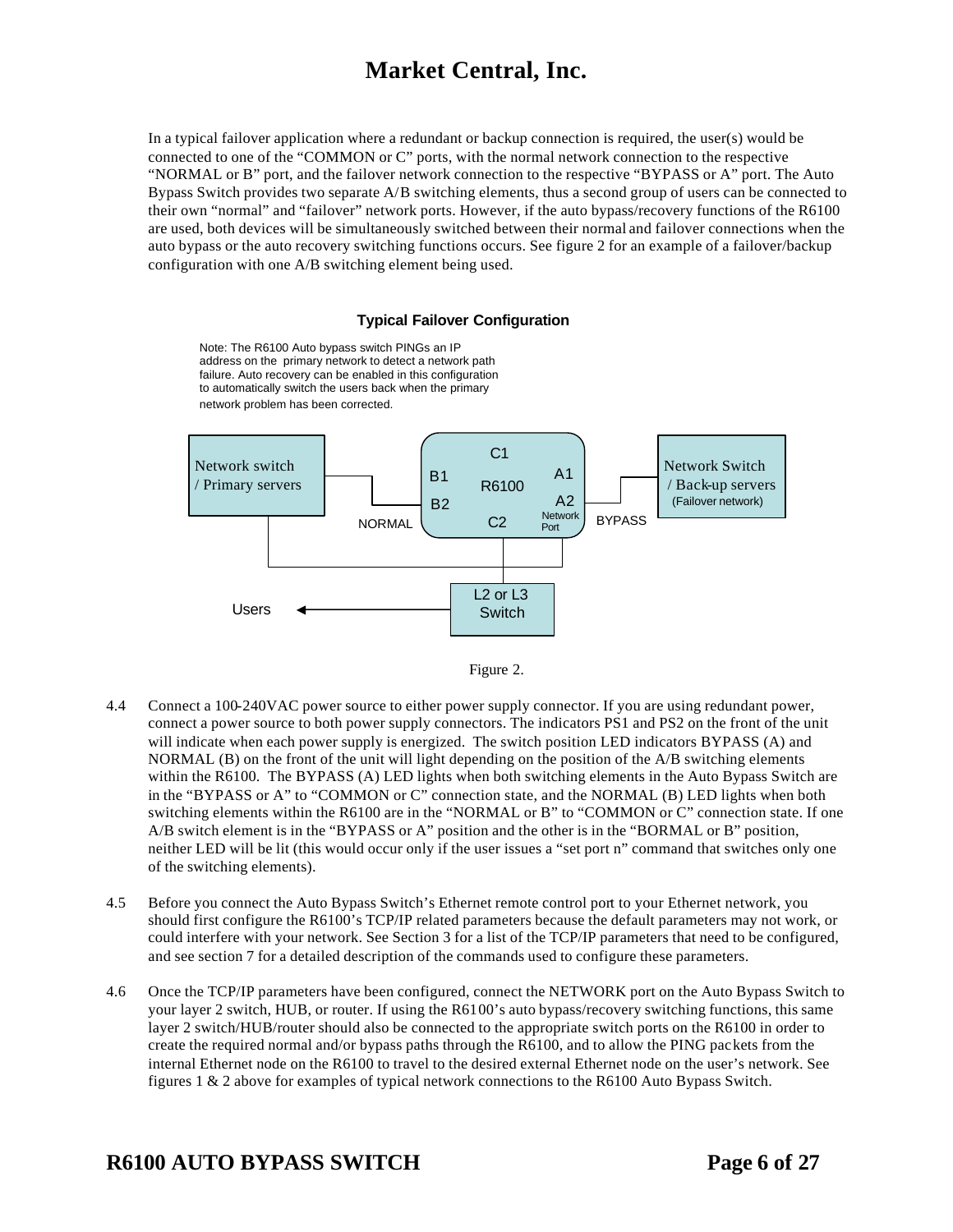In a typical IPS environment, the NETWORK port on the R6100 would be connected to an unused port on the edge router/switch as noted in the example configuration in figure 1 above. To provide auto bypass switching, the R6100 can be configured to use the firewall's IP and MAC addresses for the monitor IP address and monitor MAC address parameters. With this configuration, if the R6100 detects a problem thru the normal path and the IPS to the firewall, it will automatically switch to the bypass path. The auto recovery switching function is typically not used in this type of application, and would normally be disabled. This approach allows the network security manager to verify that when a problem occurs in the normal path thru the IPS (causing the R6100 to switch to the bypass path), that any problems related to the IPS and the normal path are resolved before the IPS is reconnected to the network. Once these problems have been resolved, the network security manager can then issue a "set system B" command to the R6100 to switch back to the norma l path.

In a typical failover environment, the NETWORK port on the R6100 would be connected to a layer 2 switch or HUB as described in the example configuration in figure 2 above. To provide auto failover/recovery, the R6100 can be configured to use the IP and MAC addresses of a device on the "normal" network for the monitor IP address and monitor MAC address parameters. With this configuration, the auto bypass switching function will cause the R6100 to automatically switch to the failover network if it detects a problem thru the normal path to the device being monitored. And if the auto recovery switching function is enabled, it will cause the R6100 to automatically switch back from the failover network connection to the normal network connection once the normal network operation is restored (the R6100 is able to PING the device again on the normal network path).

When using the auto bypass and auto recovery features, the monitorip address and monitormac address parameters can be configured to monitor connectivity to any device within, or outside of the user's network environment. The monitormac address has two modes of operation – it can be manually configured, or it can be set to automatic mode. For automatic mode, simply set the monitormac address parameter to 00 00 00 00 00 00. Then set the monitorip address parameter to the IP address of the device you want to PING in order to monitor the normal network path connections. The R6100 will issue an ARP request to the gateway router to get the appropriate MAC address it needs to use in the PING packet. Alternately, you can manually enter the appropriate MAC address. If monitoring connectivity to a device on the same subnet as the R6100's internal Ethernet node, set the R6100's monitorip address and monitormac address parameters to the IP address and MAC address of the device being monitored. If monitoring connectivity to a device on a different subnet/network than the R6100's internal Ethernet node, set the R6100's monitormac address parameter to the MAC address of the gateway router on the R6100's subnet, and set the monitorip address parameter to the IP address of the device being monitored. This allows the PING packet issued by the R6100 to be routed through the gateway router to the target device on a different subnet/network.

- 4.7 Once you have configured the TCP/IP parameters, you may also want to configure the R6100's access control related parameters. The R6100 has an internal http server that provides access to its command interface via any web browser. This internal http server can be enabled or disabled. If enabled, a password can also be set, its TCP/IP port number can be configured, and an inactivity timeout can be configured to prevent unauthorized access. The R6100 also provides telnet access, and SNMP access to its command interface. These interfaces also have additional configuration parameters to restrict unauthorized access. See section 7 for a complete description of theses access control related commands.
- 4.8 After setting up the system and configuring the auto switching features, remote access features, and TCP/IP parameters for your application, you need to save the configuration in non-volatile memory by using the SAVE command. After saving new parameters, it is recommended that you cycle power or use the RESET command to reboot the R6100 to insure that the newly saved parameters are activated.

### **5. Operation**

Whenever the R6100 Auto Bypass Switch is powered OFF, or if power fails, the non-latching relays in the R6100 will be in the "BYPASS or A" to "COMMON or C" connection state, connecting the devices/networks attached to the BYPASS (A) ports to the COMMON (C) ports of both sets of A/B switching elements within the R6100. When power is applied to the R6100, the appropriate power supply status indicators (PS1 and/or PS2) will light and the BYPASS (A) LED indicator on the front of the unit will also light to show that the non-latching relays in the R6100 are in the

# **R6100 AUTO BYPASS SWITCH Page 7 of 27**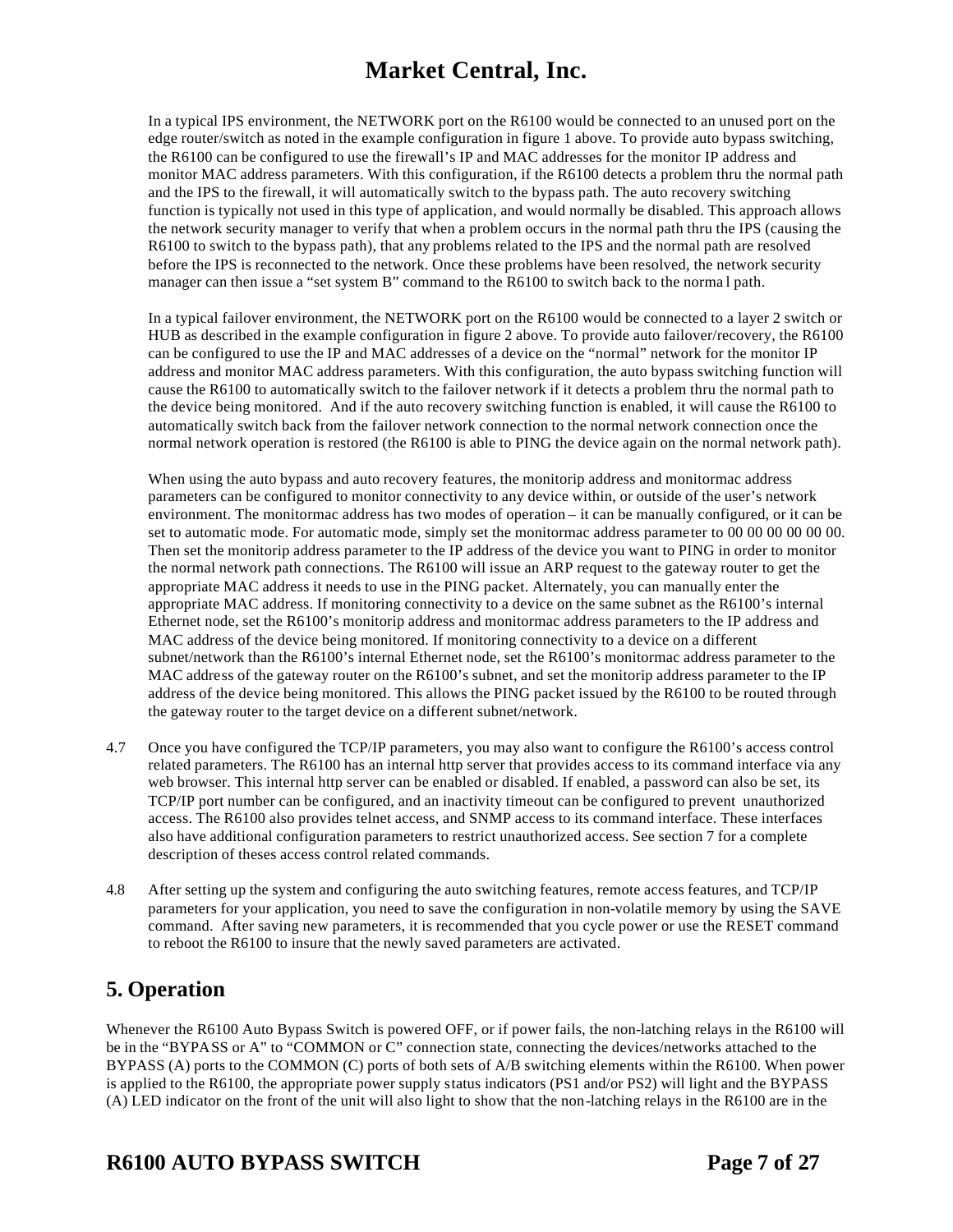BYPASS (A) position. Both A/B switching elements in the R6100 will remain in the BYPASS (A) position until the user manually changes switch states via command or via the front panel toggle switch, or if auto recovery switching is enabled and the R6100 determines that the normal path is available.

### **5.1 Manual Switching**

The R6100 Auto Bypass Switch can be switched (both sets of ports simultaneously) from the momentary toggle switch located on the front of the unit. This switching action is enabled by the front panel keylock switch, which must be in the position labeled ENABLE for manual switching via the toggle switch to occur. When switching using the toggle switch, the switch position LED indicator will light to the appropriate state - BYPASS (A) or NORMAL (B).

Switching can also be accomplished by issuing a "set system", a "set rack" or a "set port" command via the RS232 remote interface or the Ethernet remote interface on the R6100. The auto switching feature, if enabled, is affected differently depending on whether a "system" command is issued, or if a "rack" or "port" command is issued. See Section 5.2 for additional details. Note that the keylock switch does not affect switching via the RS232 or Ethernet remote interfaces.

### **5.2 Serial RS232 Switching**

The R6100 Auto Bypass Switch can be switched using commands over a serial communications line. The parameters of the DB9 RS232 console port are fixed at 9600 baud, 8 data bits, no parity, 1 stop, and no flow control (commonly abbreviated as 9600, 8, N, 1, NONE).

When the R6100 powers up, it will send a sign-on message followed by a prompt character ">" to your serial terminal device. After each command, and any associated response from the unit, it will again issue a prompt character. For systems where the console port is being commanded by software, the software should wait for this prompt character before sending each command to the R6100.

It is possible to switch either or both sets of switch ports to the BYPASS (A) or NORMAL (B) connection state using the appropriate serial commands. It is also possible to query the position of either or both sets of switch ports using serial commands. The DB9 serial interface is NOT affected by the position of the front panel keylock switch – it will act upon and respond to commands it receives even if the keylock switch is in the DISABLE position.

The Auto Bypass Switch is a specialized version of the R6100 switching system. The R6100 Auto Bypass Switch is a single rack system, configured to use rack address 1. It has only two ports installed, port 3 and port 4. When the Auto-Switch feature is enabled, the R6100 internally issues "set system" commands when auto switching to the Bypass path during auto-failover, and when switching to the Normal path during auto-recovery. Even with Auto Switching enabled, the user can still use the front panel toggle switch or issue a "set system", a "set rack" or a "set port" command to change the connection state of the R6100. The Auto Switching feature however, doesn't recognize the "set rack" or "set port" commands and will operate as though no change in connection state actually took place. For example, if the user issues a "set rack 1 A" command, the R6100 will switch to "A". If at some point in time after this the Auto Switching feature detects that a path failure has occurred, it will internally issue a "set system A" command and report that an auto switch change from B to A has occurred.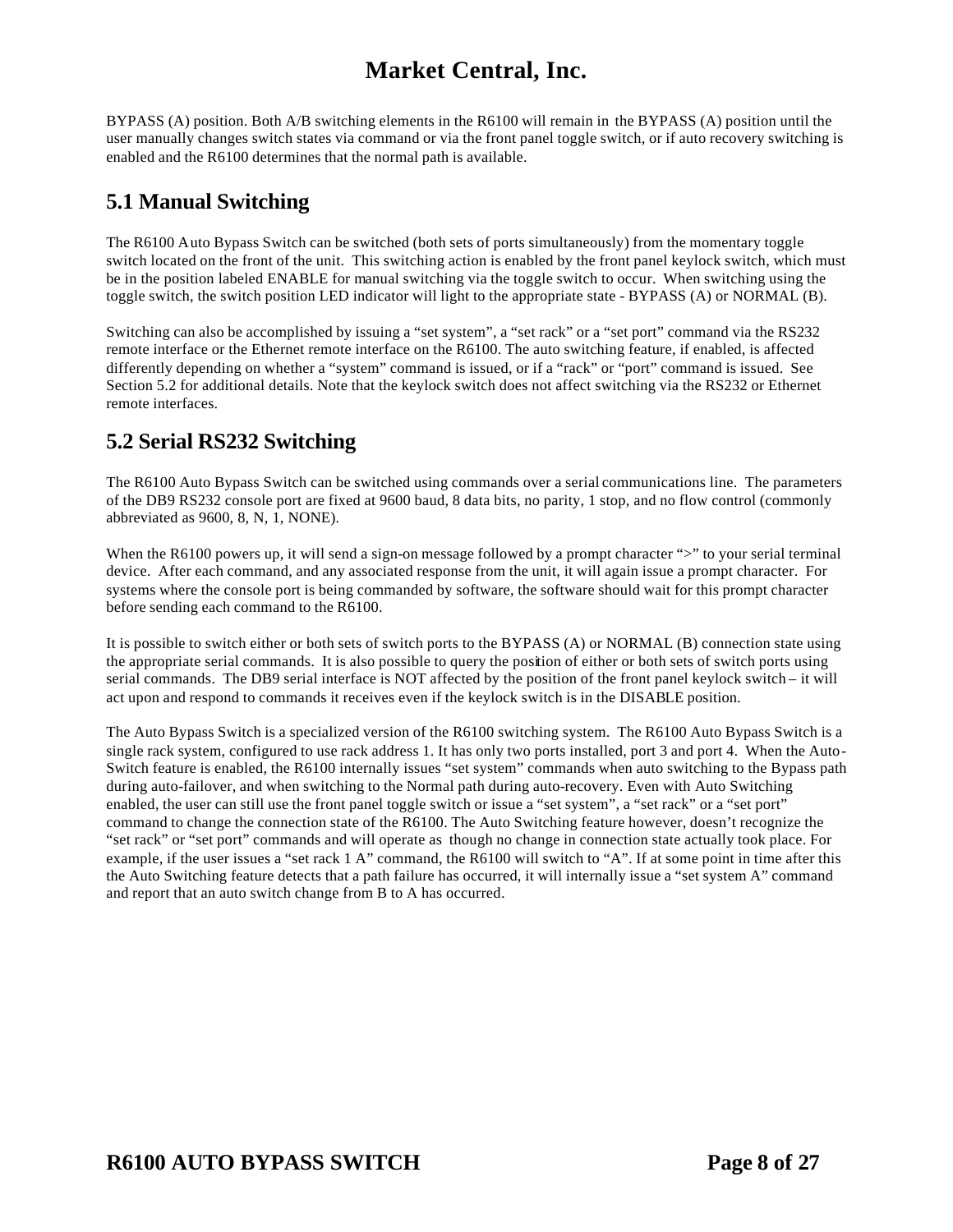To display a complete list of the commands available via the serial RS232 interface, type "help" at the command prompt as shown below. For a detailed description of each command, see section 7.

> help

```
CONSOLE COMMANDS:
GET ALL display all settings/configuration parameters<br>GET VERSION GET display software versions
GET VERSION<br>GET[SET] SYSTEM [A/B] (GET[SET] display/set all ports in
                                            display/set all ports in system
GET[SET] RACK N [A/B] display/set all ports in a single rack<br>GET[SET] PORT N [A/B] display/set a single port in a rack
                                            display/set a single port in a rack
GET EVERYRACK display status for all racks
GET EVERYRACK N 1989 CONSTRUCTED STATES ASSESSED A display status for rack 1 thru N
GET POWER N 1980 1991 CONTROLLER CONTROLLER TO A STATE OF A STATE OF A STATE OF A STATE OF A STATE OF A STATE O
GET[SET] IPADDRESS [X.X.X.X] display/set IP address of E/N network module
GET[SET] SUBNETMASK [X.X.X.X] display/set subnet mask of E/N network module<br>GET[SET] GATEWAY [X.X.X.X] display/set the gateway router's IP address
                                            display/set the gateway router's IP address
GET[SET] PINGREPLY [ON/OFF]
GET[SET] SNMPENABLE [ON/OFF]
GET[SET] READCOMMUNITYNAME [string] display/set network module SNMP read password
                                            display/set network module SNMP write password
GET[SET] WEBENABLE [ON/OFF] display/set web browser interface status
GET[SET] WEBPASSWORD [string] display/set web browser interface password<br>GET[SET] WEBTIMEOUT [N] (seconds) display/set web browser interface timeout
                                            display/set web browser interface timeout
GET[SET] WEBPORT [N] display/set web interface port number
GET[SET] TELNETENABLE [ON/OFF] display/set telnet interface status<br>GET[SET] TELNETPASSWORD [string] display/set telnet interface passwo
                                            display/set telnet interface password
GET[SET] TELNETTIMEOUT [N] (seconds) display/set telnet interface timeout<br>GET[SET] TELNETPORT [N] display/set telnet interface port nu
                                            display/set telnet interface port number
GET[SET] MONITORIP [X.X.X.X] (0.0.0.0 to disable) 
GET[SET] MONITORMAC [X X X X X X] (X = HEX CHARS) 
GET[SET] MONITORINTERVAL [N] (1/10 seconds, 0 to disable) 
GET[SET] MONITORFAILCOUNT [N] (0 to disable) 
GET[SET] MONITOROKCOUNT [N] (0 = no auto recover) 
GET[SET] AUTHENTICATIONTRAP [ON/OFF] display/set authentication trap status
GET[SET] ALERTTYPE [TRAP/SYSLOG] 
GET[SET] ADMINIP N [X.X.X.X] (0.0.0.0 to disable an entry) 
GET ADMINIP<br>GET[SET] MANAGER N [X.X.X.X] display/set NMS IP address(es)
                                            display/set NMS IP address(es)
GET MANAGER display all NMS IP address(es)
PING X.X.X.X (ICMP ECHO to remote host) 
SAVE save configuration changes
RESET<br>RESET restart system (use after SAVE)<br>RESET DEFAILLTS
                                            restore factory default settings, save required
```
Notes:

- Commands can be entered in upper or lower case. passwords ARE case sensitive.
- All commands should be terminated with a carriage return (ASCII 13).
- many of the commands can be abbreviated using just first letters, i.e. "g a" for "get all" or "s p 3 a" for "set port 3 a".

### **5.3 Ethernet Switching**

Switching can also be accomplished by sending a "set system", a "set rack" or a "set port" command to the R6100 via its Ethernet remote interface. Note that the auto switching feature, if enabled, is affected differently depending on whether a "system" command is received, or if a "rack" or "port" command is received. See Section 5.2 for additional

## **R6100 AUTO BYPASS SWITCH Page 9 of 27**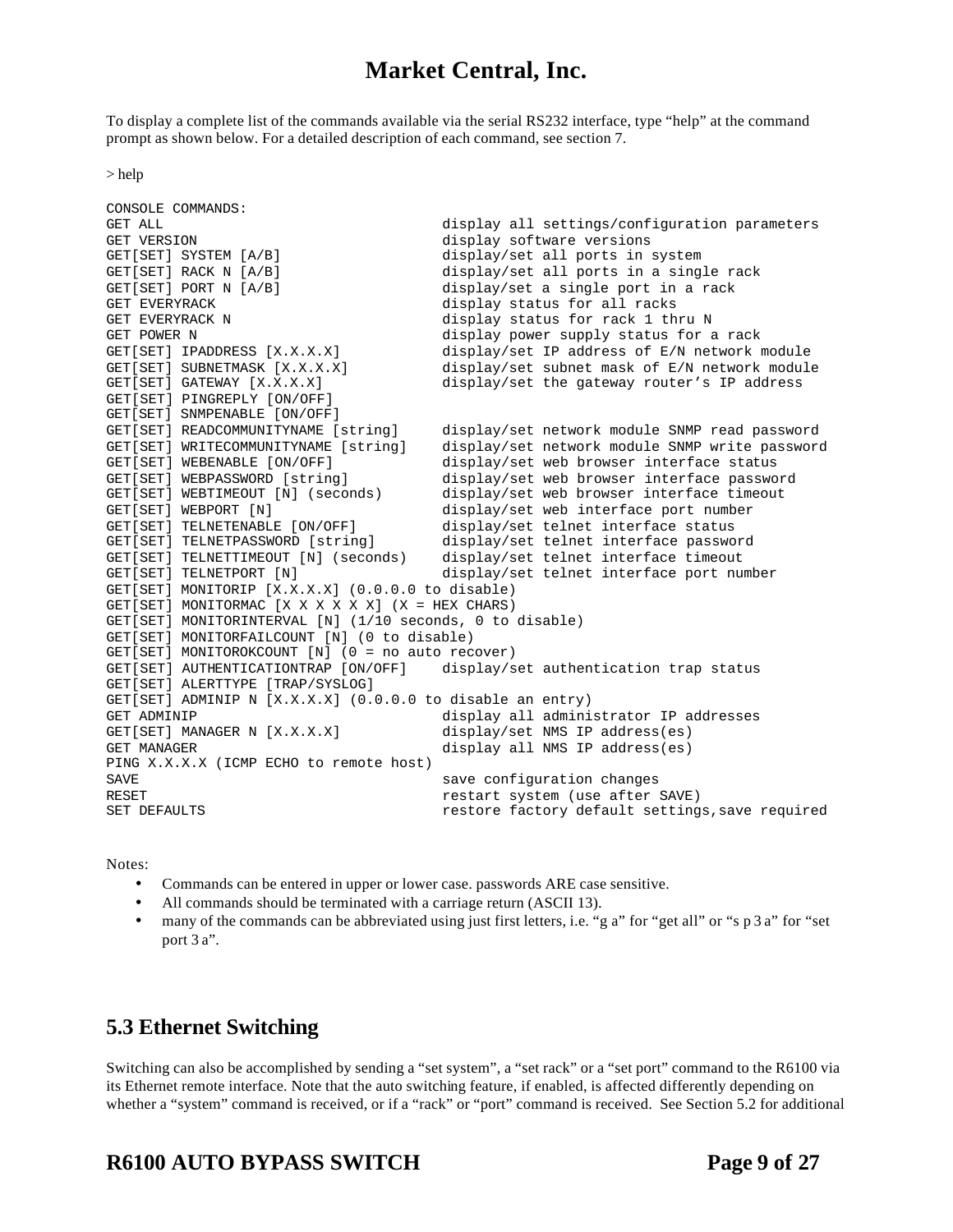#### details.

In order to use the Ethernet NETWORK port, you must first configure the IPADDRESS, SUBNETMASK, and GATEWAY address of the R6100 Auto Bypass Switch before connecting to your network (see section 6 for more details). If desired, you can set login passwords or disable one or more of the Ethernet interfaces (SNMP, telnet, or web browser) using the appropriate commands. You can also restrict access via the Ethernet interface so that only commands received from pre-defined "ADMIN" IP addresses will be acknowledged and acted upon (see section 7 for more details).

The R6100 Auto Bypass Switch can be switched using SNMP commands over a TCP/IP Ethernet network. See the MIB Path Summary in the appendix for a list of SNMP variables and their functions. The R6100 also supports telnet access, and can be controlled via a telnet session using the same commands as used by the RS232 serial interface. The R6100 also includes a built in http server that allows all of the commands that are available via the RS232 serial port to be accessed via a web browser interface. See section 8 for a detailed description of this feature.

The Ethernet NETWORK port on the R6100 is 10base-T only. There are two status indicators which function as follows. The LINK LED is on whenever the Ethernet network interface is ready for communication. This should happen very shortly after power on, and will go out if the R6100 detects a problem with this interface. Note that it does not indicate that a valid network connection is made to another device. The ACT LED will blink whenever the R6100 receives a command from the network interface, when its internal Ethernet node issues a switch command (auto bypass/recovery operation), or when a switching command is issued via the serial port.

### **6. Network Setup**

To perform the initial setup of the Ethernet interface on the R6100 you can use a serial terminal capable of 9600 baud, no parity, 8 data bits, 1 stop bit, and no flow control. Connect this terminal to the DB9 console connector on the R6100 using the pinout from table 6.1 below. Use a straight thru M/F cable to connect to an IBM PC standard DB9 serial port.

| DB9 | SIGNAL                  | <b>DIRECTION</b>     |
|-----|-------------------------|----------------------|
|     | RECEIVED DATA           | TO TERMINAL          |
|     | <b>TRANSMITTED DATA</b> | <b>FROM TERMINAL</b> |
|     | GROUND                  | n/a                  |

| Table 6.1 – DB9 Pin Assignment |  |  |  |  |
|--------------------------------|--|--|--|--|
|--------------------------------|--|--|--|--|

Apply power to the system once the serial cable is connected.

The R6100 will go thru its boot up process and when this process is complete you will see a sign-on message displayed on the serial console, e.g.

```
R6000 Network Agent Version 2.9L MAR 2010
Copyright (C) 2009 
All rights reserved
System starting ...
Rack position A
Console ready.
>
```
At this point the R6100 is ready for the configuration changes necessary before you will be able to communicate with the unit using TCP/IP. You will need to enter an IP address and subnet mask, gateway address, read and write SNMP community names if using SNMP, or a web password for browser access. These parameters then need to be saved into non-volatile memory, and the system will then need to be reset to allow it to reconfigure with the new settings. Any time one or more of these parameters is changed; they must be saved followed by a system reset. The following shows a typical setup session. Change the entered parameters to suit your application requirements. All the console level commands available are described in detail in section 7.

## **R6100 AUTO BYPASS SWITCH Page 10 of 27**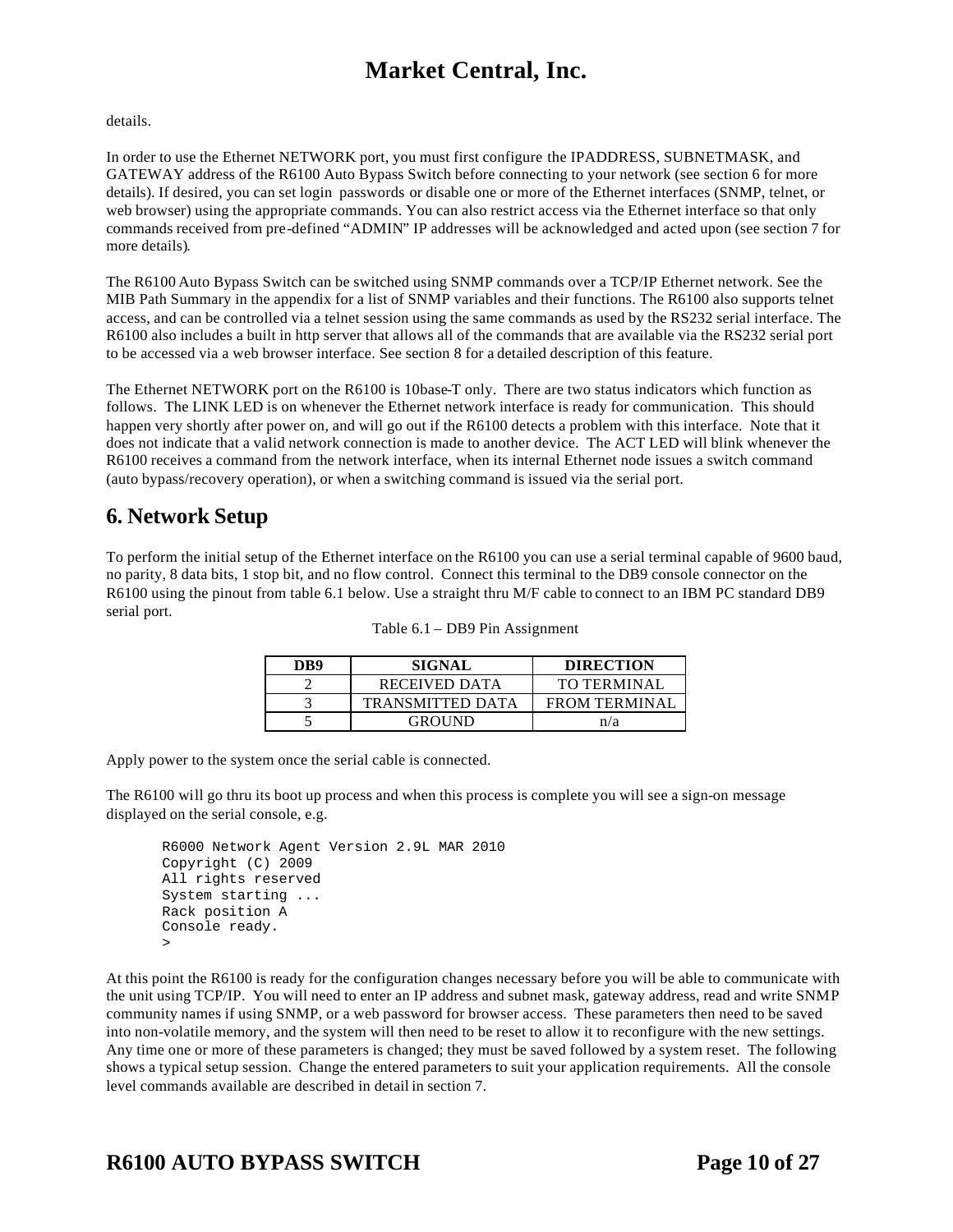```
>set ipaddress 192.168.1.200
OK
>set subnetmask 255.255.255.0
OK
>set gateway 192.168.1.1
OK
>set readcommunityname public
OK
>set writecommunityname private
OK
>save
OK
>reset
restarting …
```
After the system reinitializes, you will again be greeted by the sign-on message as before. At this time, the unit will respond to SNMP, telnet and HTTP messages at the assigned IP address. You can now attach a 10base-T CAT5 cable to the network port and to an available port on your hub/switch/router.

### **7. Console Commands**

The following commands are available from the console prompt of the unit. All commands are case insensitive, although several variable parameters are case sensitive (read/write community names and web password). GET, SET, SYSTEM, and PORT can all be abbreviated by the first letter of the command. This allows shorthand entry of switching commands.

#### GET ALL

Displays all parameters and settings. An example output is shown below.

```
System Status: B
IP Address: 192.168.1.30
MAC Address: 00 06 57 00 00 01
Subnet Mask: 255.255.255.0
Gateway IP Address: 192.168.1.1
PING Reply: Enabled
SNMP Enable: Enabled
Read Community Name: public
Write Community Name: private
Web Enable: Enabled
Web Password: mctech
Web Timeout: 300
Web Port: 80
Telnet Enable: Enabled
Telnet Password: dataman
Telnet Timeout: 80
Telnet Port: 23
Monitor IP Address: 0.0.0.0
Monitor MAC Address: 00 00 00 00 00 00
Monitor Interval: 10
Monitor Fail Count: 5
Monitor OK Count: 5
Authentication Trap: Disabled
Alert Type: TRAP
Model 2: 2.9S JUN 2012, Rev. 61.C
ADMIN IP Addresses:
SNMP Managers:
```
#### GET VERSION

### **R6100 AUTO BYPASS SWITCH Page 11 of 27**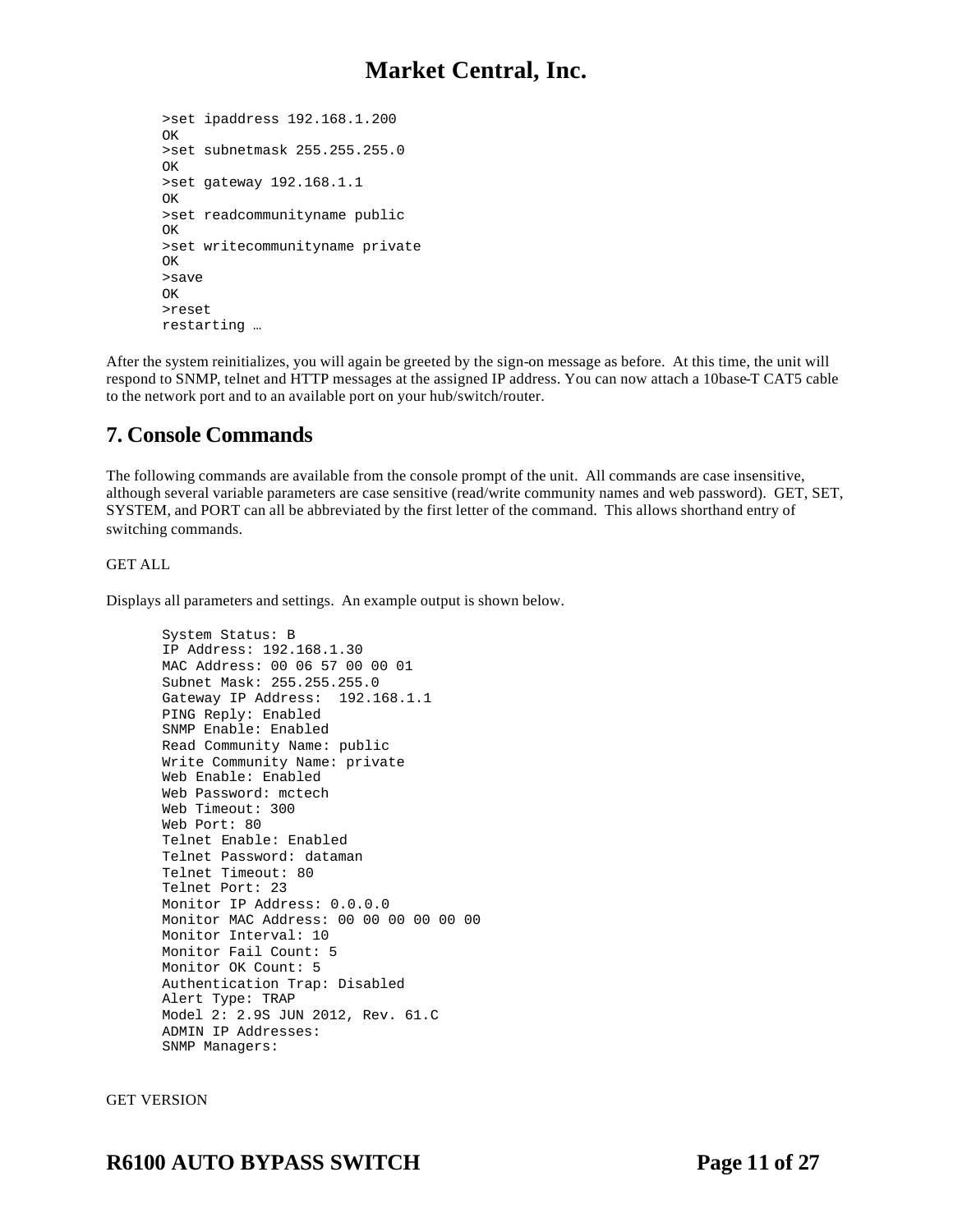Displays the software revision of the system.

R6000: 2.9L MAR 2010, R6100 Rev. A

#### GET SYSTEM

Displays the system status. This is the same as the status returned by the SNMP variable abSystemGangPort. It will report "A" if either A/B switch element in the R6100 is in the BYPASS (A) position, or "B" if both A/B switch elements are in the NORMAL (B) position. This is meaningful only when using system level switching commands.

System Status: A

#### SET SYSTEM A[B]

Sets all of the A/B switching elements in the R6100 to position A (BYPASS) or B (NORMAL).

#### GET RACK N

Displays the status of rack N (1-255). This is the same as the status returned by the SNMP variable abRackCards. It displays a 16 character string showing the status of each port. Note that the Auto Bypass Switch is assigned rack address 1, and only uses ports 3  $\&$  4 as A/B switching elements. Ports 1  $\&$  2 are also shown, but do not have any physical connections associated with them. Information in the other 12 positions is not meaningful and will display as "X".

Rack Status: AAAAXXXXXXXXXXXX

SET RACK N A[B]

Sets the entire addressed rack N (1-255) to position A or B.

#### GET PORT N

Displays the status of A/B switching element N (1-16). The response will be "A" for BYPASS or "B" for NORMAL. Note that the R6100 Auto Bypass Switch uses ports 3 and 4. The other 14 port numbers have no physical connections associated with them and are not used.

Port Status: B

#### SET PORT N A[B]

Sets the addressed A/B switching element N (1-16) to position A (BYPASS) or B (NORMAL). Note that the R6100 Auto Bypass Switch uses ports 3 and 4. The other 14 port numbers have no physical connections associated with them and are not used. Setting the switch state of any of the other 14 positions is not meaningful.

#### GET EVERYRACK

This command is intended to be used with multi-rack R6100 systems, and would not typically be used with an R6100 Auto Bypass Switch. It displays the status of all racks (1 thru 255). This command displays the "Rack Status" for racks 1 thru 255, stopping when it reaches rack 255 or encounters a "no response" from the requested rack. This is the same as the status returned by the SNMP variable abRackCards. It displays a 16 character string showing the status of each port.

Rack 1 Status: AAAABBAABBBBAABB Rack 2 Status: AAAABBBBXXXXXXXX

### **R6100 AUTO BYPASS SWITCH Page 12 of 27**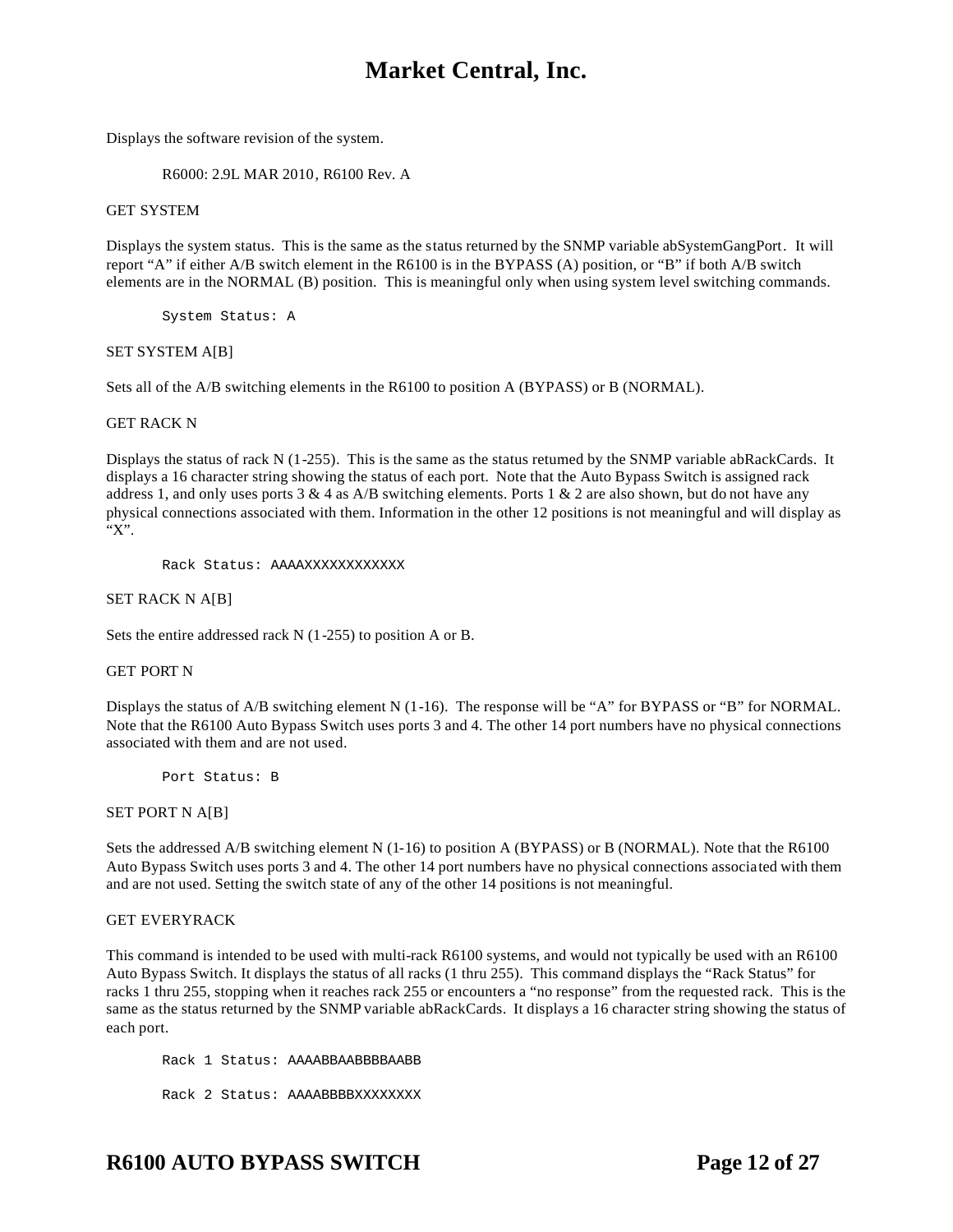Rack 3 Status: no response

#### GET EVERYRACK N

This command is intended to be used with multi-rack R6100 systems, and would not typically be used with an R6100 Auto Bypass Switch. It displays the status of racks (1 thru N). This command displays the "Rack Status" for racks 1 thru N, stopping when it reaches rack N or encounters a "no response" from the requested rack. This is the same as the status returned by the SNMP variable abRackCards. It displays a 16 character string showing the status of each port.

Rack 1 Status: AAAABBAABBBBAABB Rack 2 Status: AAAABBBBXXXXXXXX Rack 3 Status: no response

#### GET POWER N

Displays the status of the power supplies for rack N. If only one power supply is being used to power the rack or if one of the supplies in a dual powered rack is down, the response will be "One Supply Down". If two supplies are used and both are operational, the response will be "Two Supplies".

Power Status: One Supply Down Power Status: Two Supplies

SET IPADDRESS X.X.X.X GET IPADDRESS

Set or display the current IP address of the network module. Any change will not become permanent until a SAVE operation is performed.

SET SUBNETMASK X.X.X.X GET SUBNETMASK

Set or display the current subnet mask of the network module. Any change will not become permanent until a SAVE operation is performed.

SET GATEWAY X.X.X.X GET GATEWAY

Set or display the current gateway IP address of the network module. Any change will not become permanent until a SAVE operation is performed.

SET PINGREPLY ON[OFF] GET PINGREPLY

Set or display whether or not the R6100 will respond to incoming PINGs (ICMP echo requests). Any change will not become permanent until a SAVE operation is performed.

SET SNMPENABLE ON[OFF] GET SNMPENABLE

Set or display whether or not the SNMP interface on the R6100 is enabled. Any change will not become permanent until a SAVE operation is performed.

### **R6100 AUTO BYPASS SWITCH Page 13 of 27**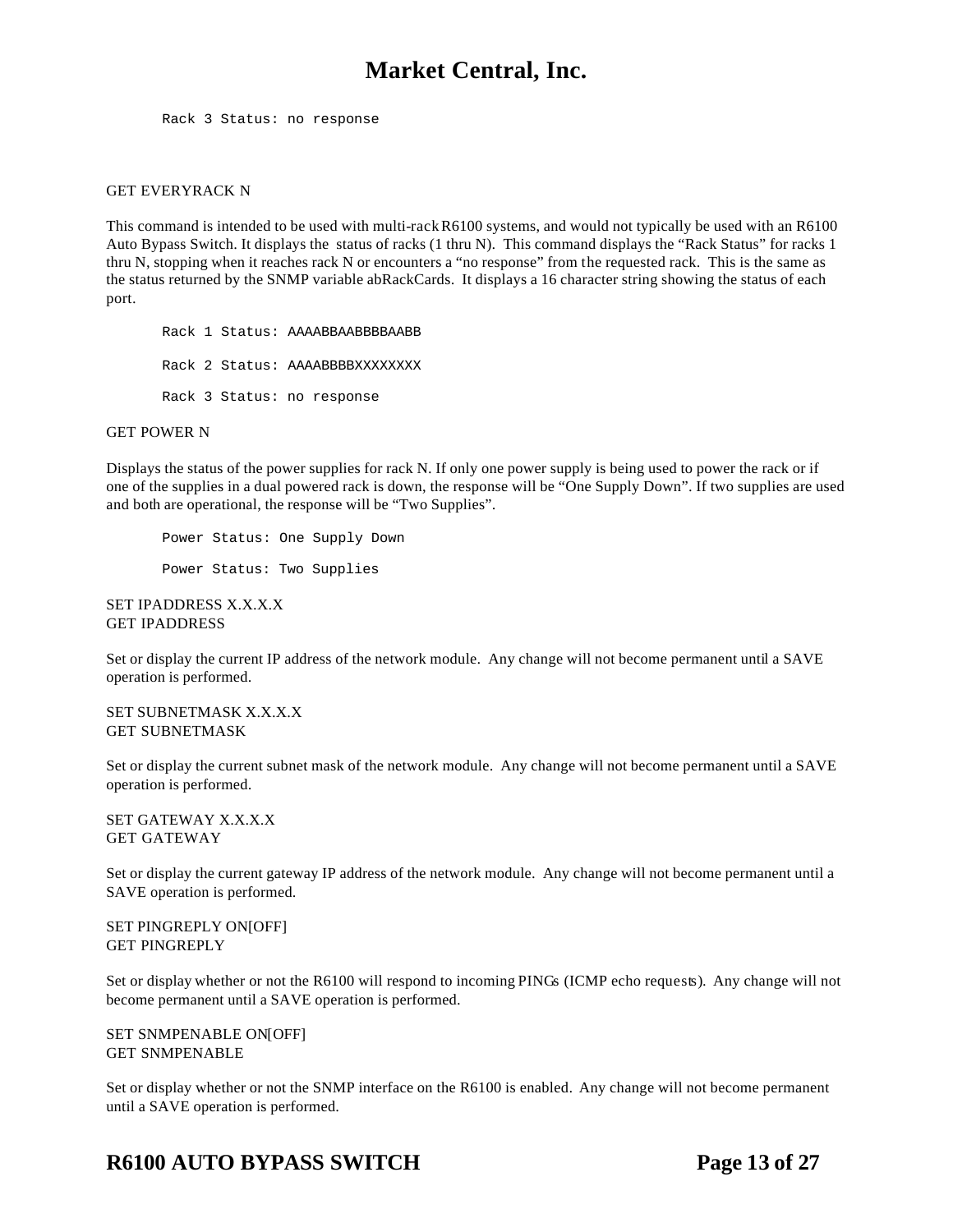#### SET READCOMMUNITYNAME string GET READCOMMUNITYNAME SET WRITECOMMUNITYNAME string GET WRITECOMMUNITYNAME

Set or display the current read or write community name as specified. Note that these are case sensitive fields. Any change will not become permanent until a SAVE operation is performed.

SET WEBENABLE ON[OFF] GET WEBENABLE

Set or display the current state of web based access. The network module will not accept any HTTP requests when web enable is off. Any change will not become permanent until a SAVE operation is performed.

SET WEBPASSWORD string GET WEBPASSWORD

Set or display the current web password. Note that this is a case sensitive field. Any change will not become permanent until a SAVE operation is performed.

SET WEBTIMEOUT seconds GET WEBTIMEOUT

Set or display the current web timeout in seconds. After a period of inactivity of this many seconds, the network module will request a login. Note that the web timeout cannot be disabled. Any change will not become permanent until a SAVE operation is performed.

SET WEBPORT N GET WEBPORT

Set or display the current web port number. Changing the web port number from the default can be used to provide an additional level of security. Any change will not become permanent until a SAVE operation is performed.

SET TELNETENABLE ON[OFF] GET TELNETENABLE

Set or display the current state of telnet based access. The network module will not accept any telnet requests when telnet enable is off. Any change will not become permanent until a SAVE operation is performed.

SET TELNETPASSWORD string GET TELNETPASSWORD

Set or display the current telnet password. Note that this is a case sensitive field. Any change will not become permanent until a SAVE operation is performed.

SET TELNETTIMEOUT seconds GET TELNETTIMEOUT

Set or display the current telnet timeout in seconds. After a period of inactivity of this many seconds, the network module will disconnect any current telnet session. Note that the telnet timeout cannot be disabled, it can however, be set arbitrarily large. Any change will not become permanent until a SAVE operation is performed.

### **R6100 AUTO BYPASS SWITCH Page 14 of 27**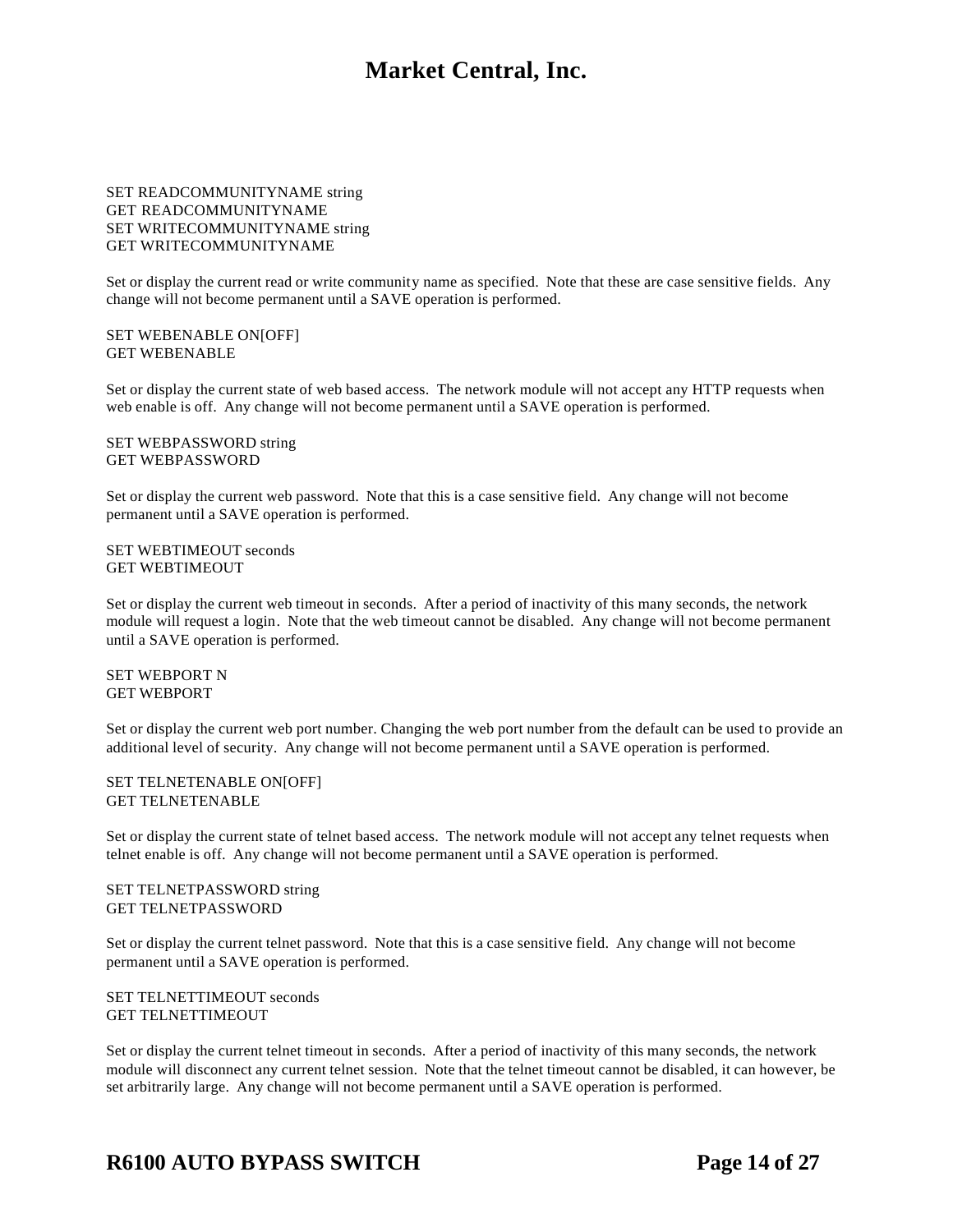SET TELNETPORT N GET TELNETPORT

Set or display the current telnet port number. Changing the telnet port number from the default can be used to provide an additional level of security. Any change will not become permanent until a SAVE operation is performed.

SET MONITORIP [X.X.X.X] GET MONITORIP

Set or dis play the IP address of the device that the R6100 Auto Bypass Switch is to PING to determine whether or not the normal and/or bypass path is operational. Setting this to 0.0.0.0 disables the auto bypass and the auto recovery functions. Any change will not become permanent until a SAVE operation is performed.

SET MONITORMAC [X X X X X X] GET MONITORMAC

Set or display the MAC (Ethernet) address of the device that the R6100 Auto Bypass Switch is to PING to determine whether or not the normal and/or bypass path is operational. This value is entered as a series of six HEX characters with spaces between each HEX character. If monitoring connectivity to a device on the same subnet as the R6100's internal Ethernet node, set the monitormac address parameters to the MAC address of the device being monitored. If monitoring connectivity to a device on a different subnet/network than the R6100's internal Ethernet node, set the R6100's monitormac address parameter to the MAC address of the gateway router on the R6100's subnet. If the monitormac address is set to 00 00 00 00 00 00, the R6100 will automatically determine the proper MAC address required for the PING packet by issuing an ARP request to the gateway router. Any change will not become permanent until a SAVE operation is performed.

SET MONITORINTERVAL [N] GET MONITORINTERVAL

Set or display the time interval between PINGs issued by the internal Ethernet node in the R6100, measured in 100 msec increments. To issue PINGs every 1.5 seconds, set this value to 15. The valid range is 1 to 255 (0.1 seconds to 25.5 seconds). A value of 0 disables the automatic bypass/recovery functions. Any change will not become permanent until a SAVE operation is performed.

#### SET MONITORFAILCOUNT [N] GET MONITORFAILCOUNT

Set or display the number of successive PING attempts that must fail before the R6100 Auto Bypass Switch automatically switches to the bypass path and removes the normal path connection path. The valid range is 1 to 255. A value of 0 disables the automatic bypass/recovery functions. Any change will not become permanent until a SAVE operation is performed.

#### SET MONITOROKCOUNT [N] GET MONITOROKCOUNT

Set or display the number of successive PING attempts that must succeed before the R6100 Auto Bypass Switch automatically switches back to the normal path and removes the bypass connection path. The valid range is 1 to 255. A value of 0 disables only the automatic recovery function – automatic bypass will still operate if enabled. If auto recovery is disabled the user must manually switch back to the normal path via the front panel toggle switch or by issuing a "set system B" command to the R6100 Auto Bypass Switch. Any change will not become permanent until a SAVE operation is performed.

#### SET AUTHENTICATIONTRAP ON[OFF] GET AUTHENTICATIONTRAP

Set or display the current state of authentication error traps. Authentication traps will be generated when this

## **R6100 AUTO BYPASS SWITCH Page 15 of 27**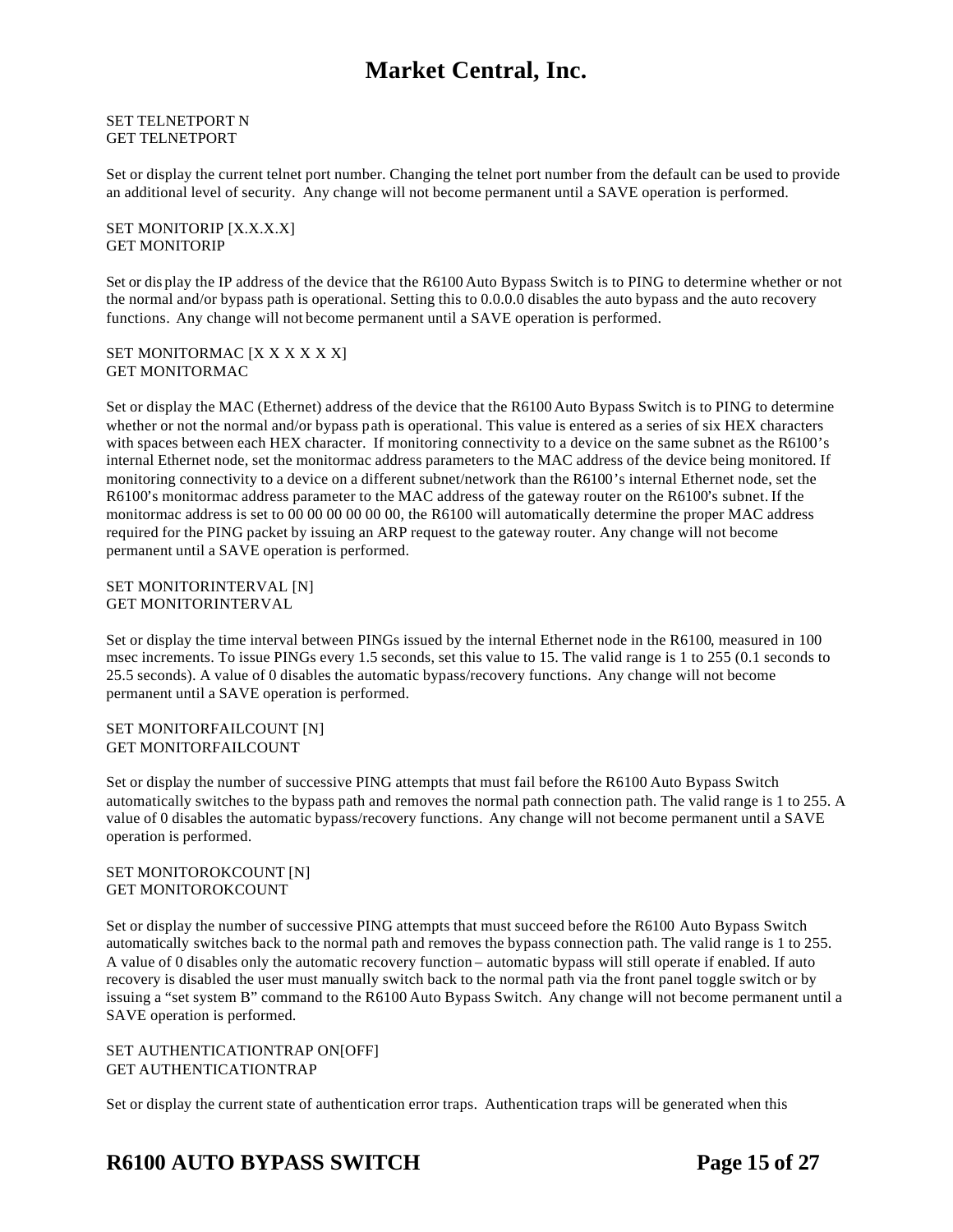parameter is set to ON, and not generated when set to OFF. Note that this setting only affects the trap generation, and not how the network module handles an authentication failure. An authentication failure generally means that an SNMP access was attempted with an incorrect community name. Any change will not become permanent until a SAVE operation is performed.

#### SET ALERTTYPE [TRAP/SYSLOG] GET ALERTTYPE

Set or display the type of alert messages sent by the R6100 Auto Bypass Switch when certain events such as a change in switch state occur. The R6100 can be configured to issue either syslog messages, or SNMP traps. Note that at least one IP address must be entered using the "SET MANAGER N X.X.X.X" command before either syslog messages or traps will be issued. See section 9 for a list of the traps supported by the R6100 Auto Bypass Switch, and see section 10 for a list of the supported syslog messages.

#### SET ADMINIP N X.X.X.X

Set administrator N (1-8) IP address. Up to 8 different administrator IP addresses can be entered. To remove an entry from the list, set the IP address to 0.0.0.0. If all 8 ADMIN IP addresses are 0.0.0.0 (no ADMIN IP addresses are configured) the R6100 will allow access via the Ethernet interface from any IP address, subject to the existing password and enable flags for each interface. If one or more ADMIN IP addresses are non-zero, the R6100 will only process messages received from the configured (non-zero) ADMIN IP addresses. All other messages will be ignored. This ADMIN IP address filtering feature applies to the telnet, web browser and SNMP Ethernet interfaces and to the PING reply functions. The ADMIN IP address filtering does not affect outgoing PING and ARP messages so the R6100 is still able to monitor any IP address for the "auto-switch" features. The administrator IP addresses can be different than the manager IP addresses. Any change will not become permanent until a SAVE operation is performed.

#### GET ADMINIP N

Display the IP address of administrator N (1-8). If no value is entered for "N", then all administrator IP addresses will be displayed.

ADMIN IP Addresses: 1: 192.168.1.113 2: 192.168.1.115 3: 192.168.1.149 4: 192.168.1.100

#### SET MANAGER N X.X.X.X

Set manager N (1-16) IP address. Up to 16 different network manager devices can be entered as the destination(s) of SNMP trap messages or UDP syslog messages (depending on the ALERTTYPE setting) that are issued by the R6100 Auto Bypass Switch. To remove an entry from the list, set the IP address to 0.0.0.0. The manager IP addresses can be different than the administrator IP addresses. Any change will not become permanent until a SAVE operation is performed.

#### GET MANAGER N

Display the IP address of manager N (1-16). If no value is entered for "N", then all managers IP addresses will be displayed.

| Manager Table:   |
|------------------|
| 1: 192.168.1.113 |
| 2: 192.168.1.115 |
| 3: 192.168.1.149 |
| 4: 192.168.1.100 |
|                  |

PING X.X.X.X

## **R6100 AUTO BYPASS SWITCH Page 16 of 27**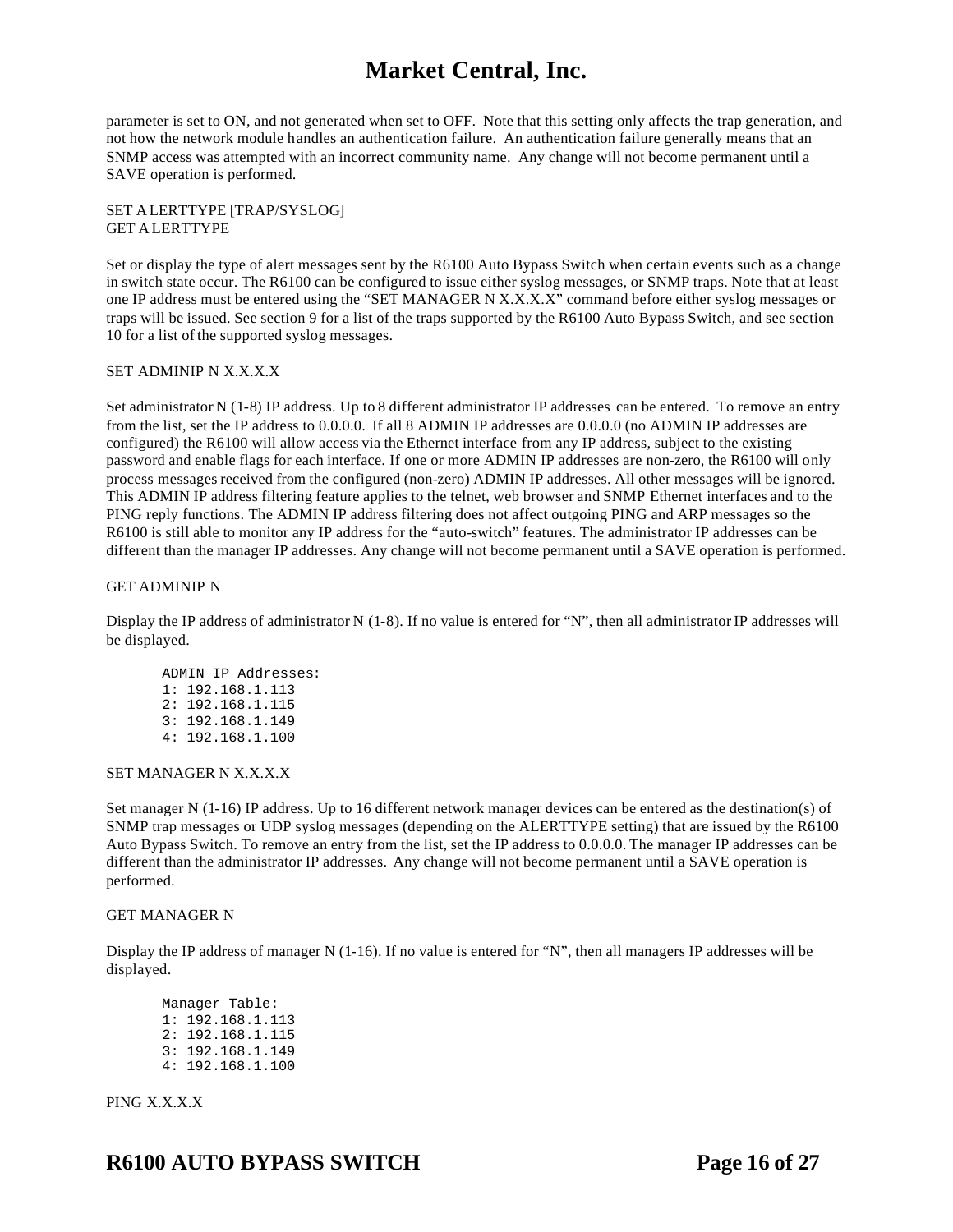Causes the R6100 to issue a single ICMP echo request packet to the designated IP address. If a response is received, the R6100 will display the message "Reply from X.X.X.X". If no response is received within 5 seconds, the R6100 will display the message "Request timed out".

SAVE

Save settings for next startup. All settings are stored in non-volatile memory and restored upon power on. Changes to parameters will not become permanent unless a SAVE operation is performed.

#### RESET

Causes a network system reboot and reloads all parameters from stored settings.

#### SET DEFAULTS

Restore user default settings. A SAVE operation is required to make the changes permanent.

#### **HELP**

Displays a list of available commands. The help display output is shown below.

>help R6000 CONSOLE COMMANDS: GET ALL (display all parameters) GET VERSION (display software versions) GET[SET] SYSTEM [A/B] (control all system ports) GET[SET] RACK N [A/B] (control single rack ports) GET[SET] PORT N [A/B] (control single port) GET EVERYRACK (display status for all racks) GET EVERYRACK N (display status for racks 1 thru N) GET POWER N (display power status) GET[SET] IPADDRESS [X.X.X.X] GET[SET] SUBNETMASK [X.X.X.X] GET[SET] GATEWAY [X.X.X.X] GET[SET] PINGREPLY [ON/OFF] GET[SET] SNMPENABLE [ON/OFF] GET[SET] READCOMMUNITYNAME [string] GET[SET] WRITECOMMUNITYNAME [string] GET[SET] WEBENABLE [ON/OFF] GET[SET] WEBPASSWORD [string] GET[SET] WEBTIMEOUT [N] (seconds) GET[SET] WEBPORT [N] GET[SET] TELNETENABLE [ON/OFF] GET[SET] TELNETPASSWORD [string] GET[SET] TELNETTIMEOUT [N] (seconds) GET[SET] TELNETPORT [N] GET[SET] MONITORIP [X.X.X.X] (0.0.0.0 to disable) GET[SET] MONITORMAC [X X X X X X] (X = HEX CHARS) GET[SET] MONITORINTERVAL [N] (1/10 seconds, 0 to disable) GET[SET] MONITORFAILCOUNT [N] (0 to disable) GET[SET] MONITOROKCOUNT [N]  $(0 = no auto recover)$ GET[SET] AUTHENTICATIONTRAP [ON/OFF] GET[SET] ALERTTYPE [TRAP/SYSLOG] GET[SET] ADMINIP N [X.X.X.X] (0.0.0.0 to disable an entry) GET ADMINIP (display all administrator IP addresses) GET[SET] MANAGER N [X.X.X.X] (0.0.0.0 to disable an entry) GET MANAGER (display all SNMP managers) PING X.X.X.X (ICMP ECHO to remote host) SAVE save settings for next startup

### **R6100 AUTO BYPASS SWITCH Page 17 of 27**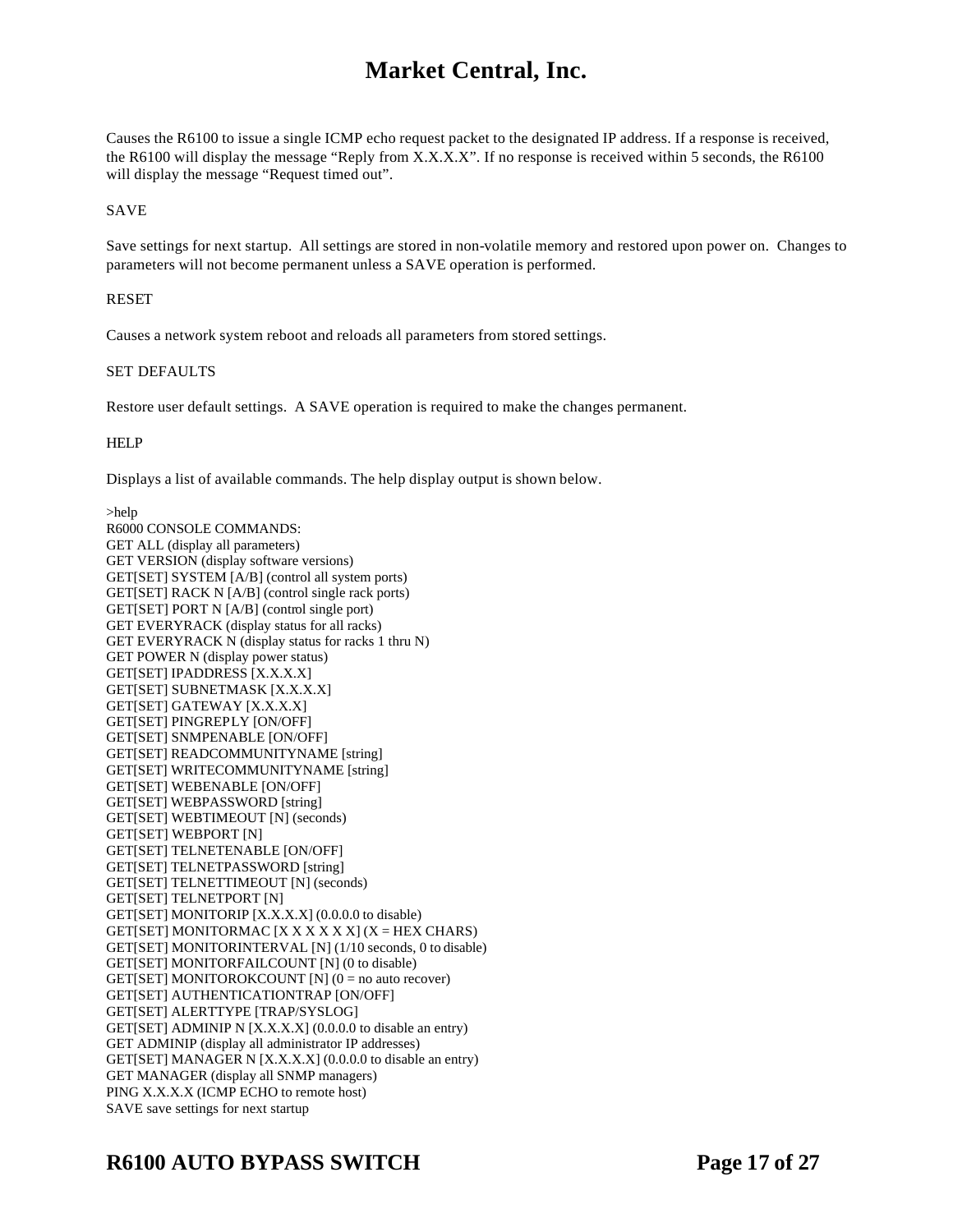RESET restart (use after SAVE) SET DEFAULTS (restore default user settings, save required)  $\geq$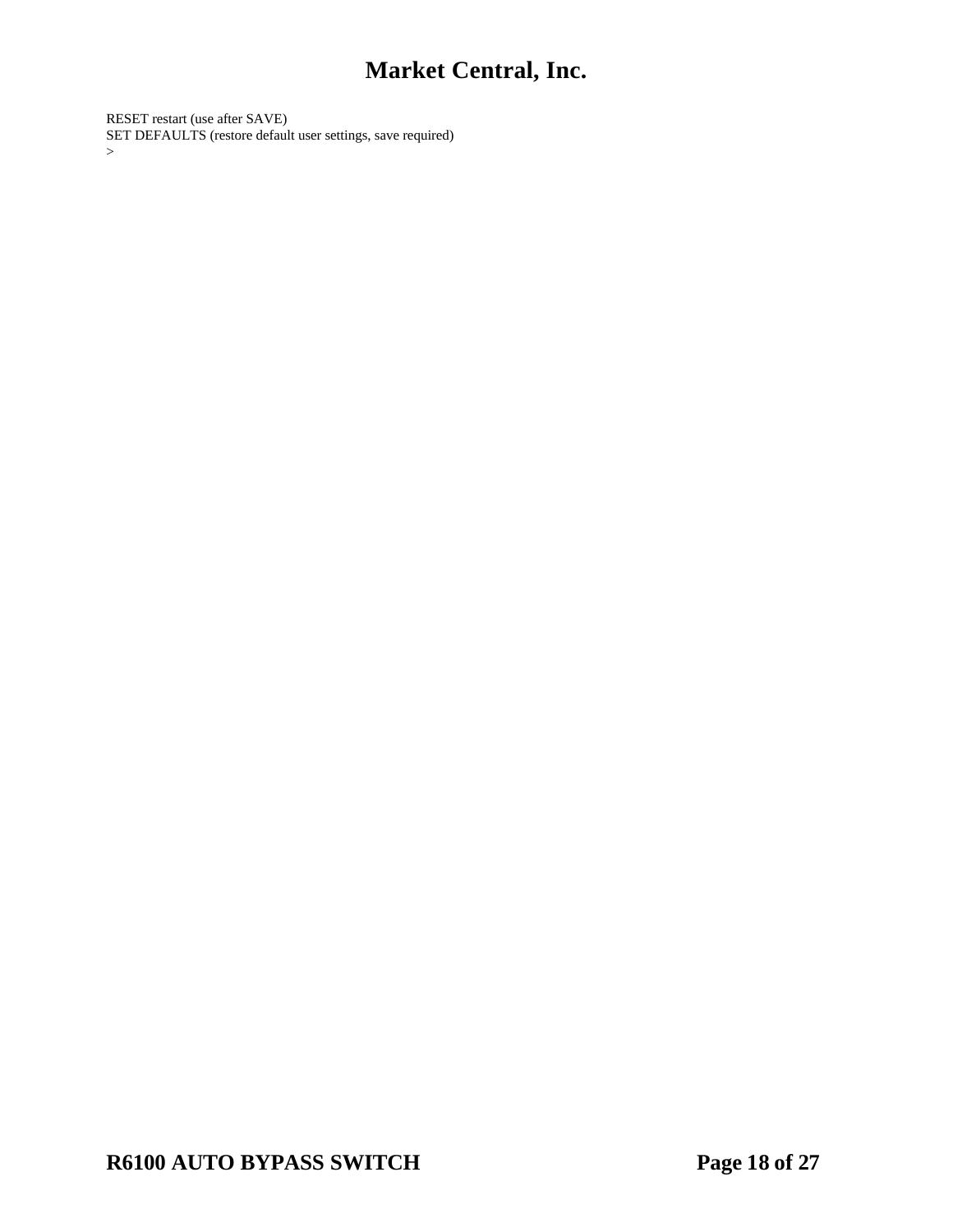### **8. Web Browser Interface**

The network module provides access to console commands through a web browser interface. When enabled (see SET WEBENABLE command) accessing the default page on the modules IP address (index.html) will present the following page (or similar).

**Note:** If using a pop up blocker on your web browser, be sure to allow pop ups from the IP address of the R6100 Auto Bypass Switch, Other wise you could experience trouble receiving a response through the interface.

Web Interface Version 1.0 Copyright (c) 2008 All rights reserved.

# Please logon:

| Password: |        |
|-----------|--------|
|           | Submit |

Figure 8.1 Logon Screen

**Note:** If using a pop up blocker on your web browser, be sure to allow pop ups from the IP address of the R6100 Ganged A/B Switching System, otherwise you could experience trouble receiving a response through the web interface.

After successfully entering the correct web password (see SET WEBPASSWORD command) you will get the command console page shown in Figure 8.2.

**IMPORTANT:** Do **NOT** click on the "submit" button or press the "enter" key on your keyboard multiple times. The web browser interface on the R6100 typically takes 5 to 10 seconds to process a command and return a response. Clicking on "submit" or hitting "enter" multiple times while the R6100 is processing a command can cause it to decide that the interface is not functioning properly. If this happens, the R6100 will become non-responsive until it receives a valid login request i.e. you must re-enter the R6100 IP address in the address bar of your web browser, and then re-logon when the logon screen appears.

| Web Interface Version 1.0 |  |
|---------------------------|--|
| Copyright (c) 2008,       |  |
| All rights reserved.      |  |

# Command console:

| Enter new command: |        |
|--------------------|--------|
| Send Command       | Logoff |

Figure 8.2 Initial Command Screen

## **R6100 AUTO BYPASS SWITCH Page 19 of 27**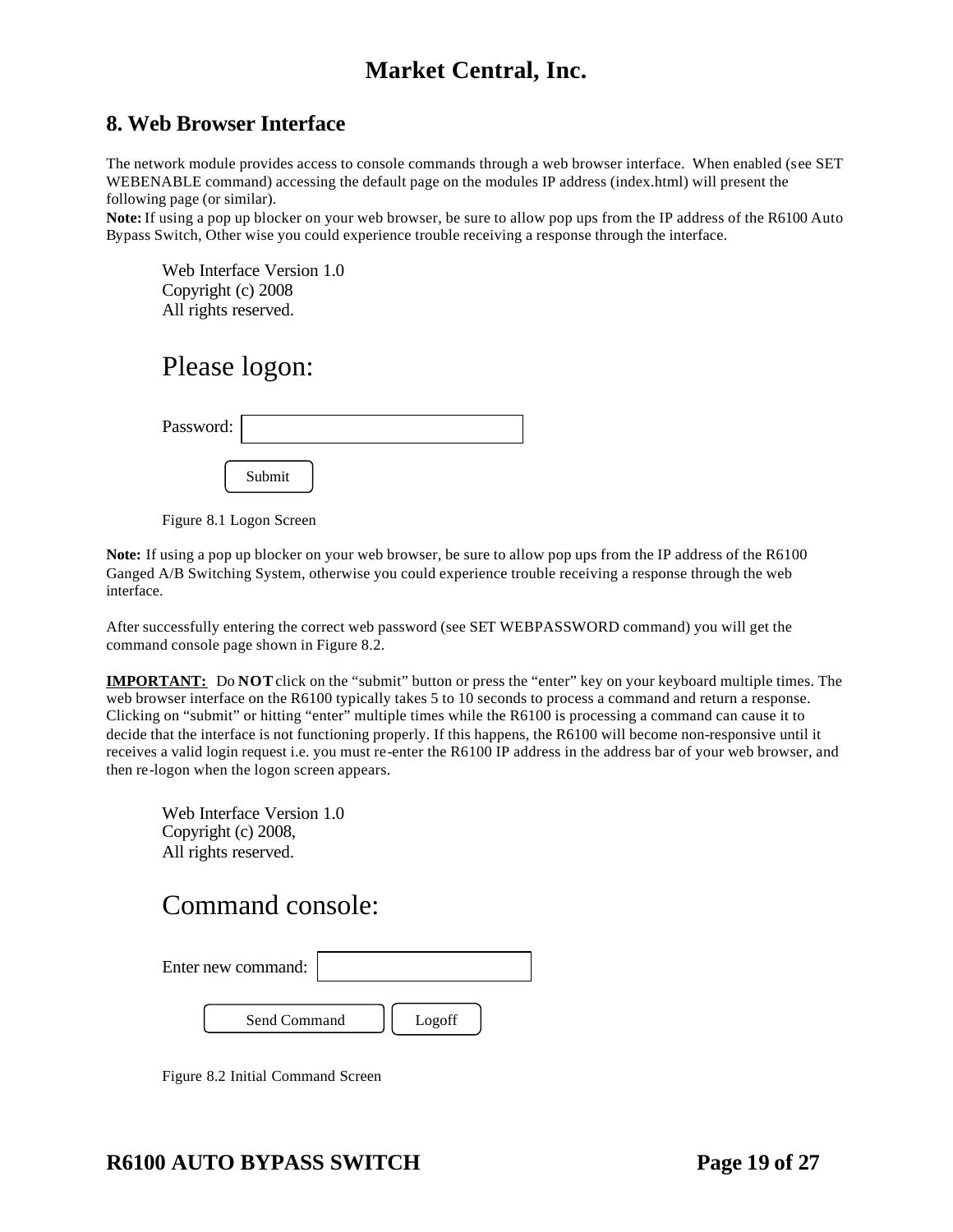At this point you may enter any valid command into the text box and click "Send Command" to execute (see Section 7 for a complete description of the console commands). The following is an example result of the GET ALL command.

Web Interface Version 1.0 Copyright (c) 2008 All rights reserved.

# Command console:

Output from last command...

System Status: A IP Address: 192.168.1.30 MAC Address: 00 06 57 00 00 01 Subnet Mask: 255.255.255.0 Gateway IP Address: 192.168.1.1 PING Reply: Enabled SNMP Enable: Enabled Read Community Name: public Write Community Name: private Web Enable: Enabled Web Password: mctech Web Timeout: 300 Web Port: 80 Telnet Enable: Enabled Telnet Password: dataman Telnet Timeout: 80 Telnet Port: 23 Monitor IP Address: 192.168.1.31 Monitor MAC Address: 00 00 00 00 00 00 Monitor Interval: 10 Monitor Fail Count: 5 Monitor Ok Count: 5 Authentication Trap: Disabled Alert Type: TRAP R6000: 2.9L MAR 2010, R6100 Rev. A ADMIN IP Addresses: SNMP Managers:

| Enter new command: |              |        |  |
|--------------------|--------------|--------|--|
|                    | Send Command | Logoff |  |

The R6100 Ethernet Module will allow only 1 telnet or web access session at a time. For this reason, the web timeout and telnet timeout parameters should be set to reasonable timeout values. To free up a session without waiting for the web timeout, click "Logoff". Typing "quit" at the telnet prompt will similarly close a telnet session. Resetting the R6100 Ethernet Module will also clear any existing web or telnet sessions.

### **R6100 AUTO BYPASS SWITCH Page 20 of 27**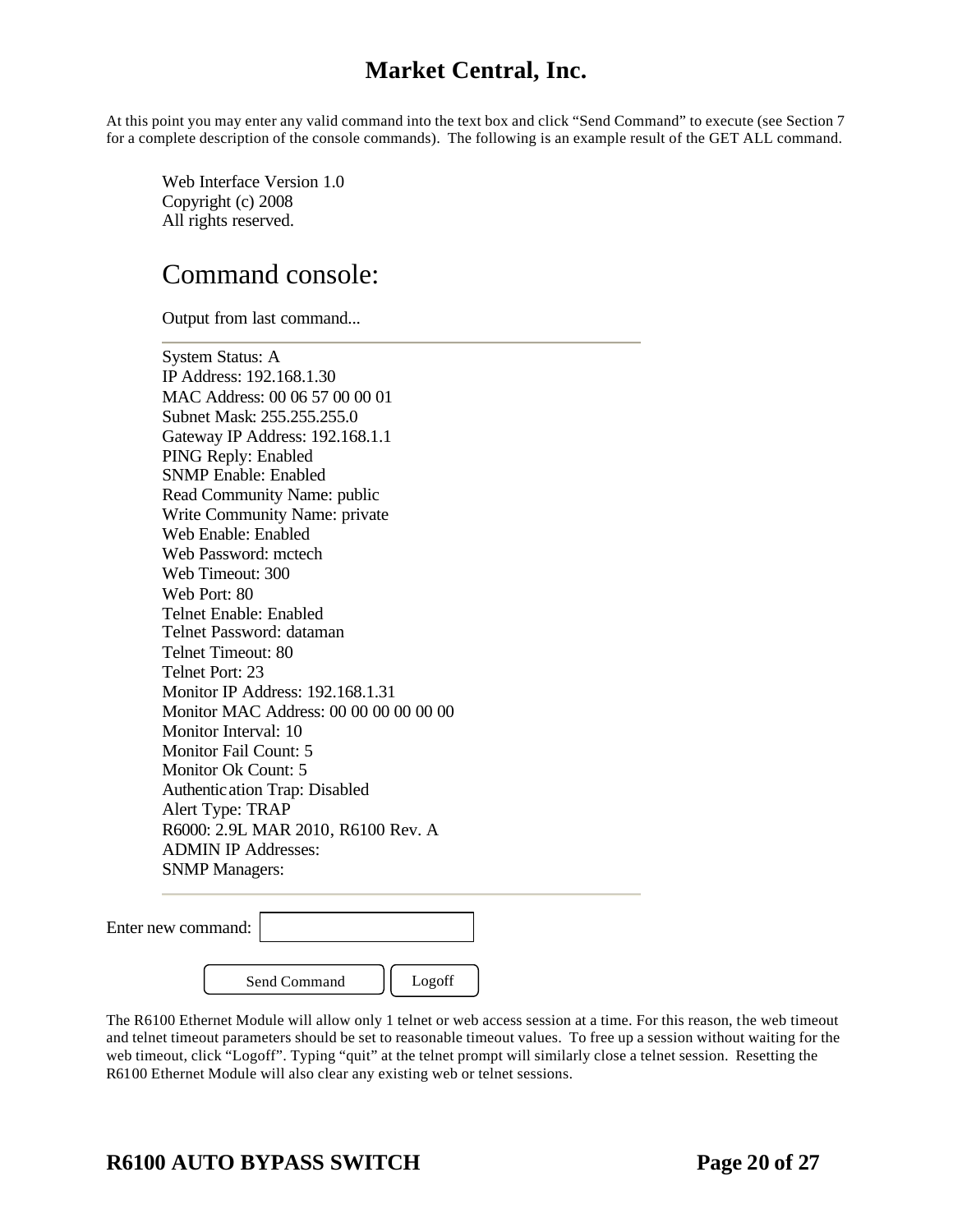### **9. MIB Path Summary**

**\* NOTE: The MIB contains definitions that do not apply to every product in the R6000 family.** 

 $[internet] - 1.3.6.1$  [private] – 1.3.6.1.4 [enterprises] – 1.3.6.1.4.1 [mctech] – 1.3.6.1.4.1.9477

[mctech] – 1.3.6.1.4.1.9477 private enterprise number

[mcAgent] – 1.3.6.1.4.1.9477.1 SNMP Agent

[abSwitchSystem] – 1.3.6.1.4.1.9477.1.4 A/B Switch System

[abSystemGangPort] – 1.3.6.1.4.1.9477.1.4.1

[abRackTable] – 1.3.6.1.4.1.9477.1.4.2 [abRackIndex] – 1.3.6.1.4.1.9477.1.4.2.1.1.RackIndex [abRackGangPort] – 1.3.6.1.4.1.9477.1.4.2.1.2.RackIndex [abRackKeyStat] – 1.3.6.1.4.1.9477.1.4.2.1.3.RackIndex [abRackPowerStat] – 1.3.6.1.4.1.9477.1.4.2.1.4.RackIndex [abRackSoftwareVersion] – 1.3.6.1.4.1.9477.1.4.2.1.5.RackIndex [abRackName] – 1.3.6.1.4.1.9477.1.4.2.1.6.RackIndex [abRackCards] – 1.3.6.1.4.1.9477.1.4.2.1.7.RackIndex [abRackGroups] – 1.3.6.1.4.1.9477.1.4.2.1.8.RackIndex [abRackHealth] – 1.3.6.1.4.1.9477.1.4.2.1.9.RackIndex

[abSwitchTable] – 1.3.6.1.4.1.9477.1.4.3 [abSwitchIndex] – 1.3.6.1.4.1.9477.1.4.3.1.1.SwitchIndex [abSwitchPort] – 1.3.6.1.4.1.9477.1.4.3.1.2.SwitchIndex [abSwitchSoftwareVersion] – 1.3.6.1.4.1.9477.1.4.3.1.3.SwitchIndex [abSwitchName] – 1.3.6.1.4.1.9477.1.4.3.1.4.SwitchIndex

[IpRequester] – 1.3.6.1.4.1.9477.2

| Traps generated by the system |                 |
|-------------------------------|-----------------|
| coldStart                     | generic trap 0  |
| authenticationFailure         | generic trap 4  |
| abRackKeyLockChange           | specific trap 1 |
| abRackGangSwitchChange        | specific trap 2 |
| abSwitchPortChange            | specific trap 4 |
| abSystemGangSwitchChange      | specific trap 6 |
| abRackPowerStatChange         | specific trap 7 |
| abSystemAutoSwitchChange      | specific trap 8 |
|                               |                 |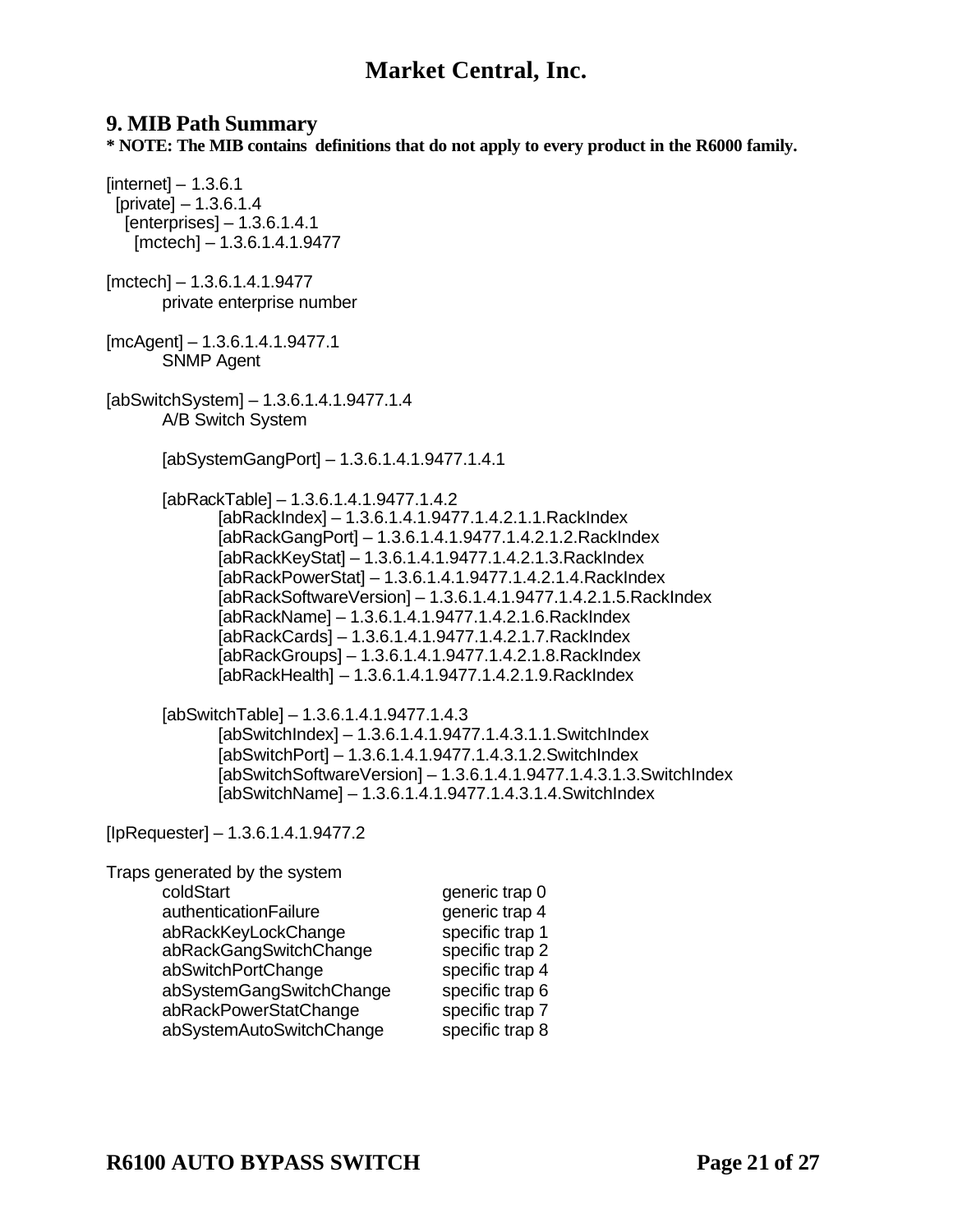A/B Switch System SNMP Variable Definitions:

[abSystemGangPort] – 1.3.6.1.4.1.9477.1.4.1

A/B Switch System gang port. This variable is used to control all A/B switch ports in the system. A system may consist of up to 255 racks, each rack containing up to 16 A/B switch ports. On a "GET" of this variable, only rack with address 0x01 will respond. If any of the A/B switch ports in rack 0x01 are at position A, the "system" status will be A. If all of the A/B switch ports in rack 0x01 are at position B, the "system" status will be B. If there are no A/B switch ports installed in rack 0x01, the "system" status will be empty.

[abRackTable] – 1.3.6.1.4.1.9477.1.4.2 A/B Switch Rack variable table. This variable is not directly accessible.

[abRackIndex] – 1.3.6.1.4.1.9477.1.4.2.1.1.RackIndex

R6100 "Rack" address. The "Rack" address is set via an eight position dip switch. Each rack in the system MUST have a unique address, in the range of 0x01 to 0xFF hex. Address 0x00 is invalid, and must not be used. This is a read only variable.

[abRackGangPort] – 1.3.6.1.4.1.9477.1.4.2.1.2.RackIndex

A/B Switch Rack gang port. This variable is used to control all A/B switch ports in a rack. A rack may contain up to 16 A/B switch ports. On a "GET" of this variable, the addressed rack will respond as follows. If any of the A/B switch ports in the addressed rack are at position A, the "rack" status will be A. If all of the A/B switch ports in the addressed rack are at position B, the "rack" status will be B. If there are no A/B switch ports installed in the addressed rack, the "rack" status will be empty.

[abRackKeyStat] – 1.3.6.1.4.1.9477.1.4.2.1.3.RackIndex

A/B Switch Rack Key-Lock Switch Status. This is a read only variable. This variable can be used to determine if the Key-Lock Switch is in the OFF or ON position. The front panel switches in the rack are disabled when the Key-Lock Switch is in the OFF position. The A/B Switches will still respond to switch control signals and commands from the GANG-IN and GANG-OUT ports.

[abRackPowerStat] – 1.3.6.1.4.1.9477.1.4.2.1.4.RackIndex

A/B Switch Rack Power Status. This is a read only variable.

On the R6100, there are two DC power entry connectors. If power is applied to both power entry connectors, the Power Status will report "TwoSupplies". If power is applied to only one of the power entry connectors, the Power Status will report "One Supply Down".

[abRackSoftwareVersion] – 1.3.6.1.4.1.9477.1.4.2.1.5.RackIndex Microcontroller Software Version. This is a read only variable, and is limited to a maximum of 14 characters.

[abRackName] – 1.3.6.1.4.1.9477.1.4.2.1.6.RackIndex

Rack Identification String. The string is limited to a maximum of 13 characters. Although this MIB variable may be up to 14 characters long, the R6100 limits this variable to 13 characters.

[abRackCards] – 1.3.6.1.4.1.9477.1.4.2.1.7.RackIndex

A/B Switch Rack Status / Control, One character for each of the sixteen ports in the rack. Ports which are not populated will be represented by an X character. Characters represent Ports 1 through 16, from left to right. This variable may be used to set any or all ports in a rack with a single command. When setting, enter one character for each port in the rack, up to 16

**R6100 AUTO BYPASS SWITCH Page 22 of 27**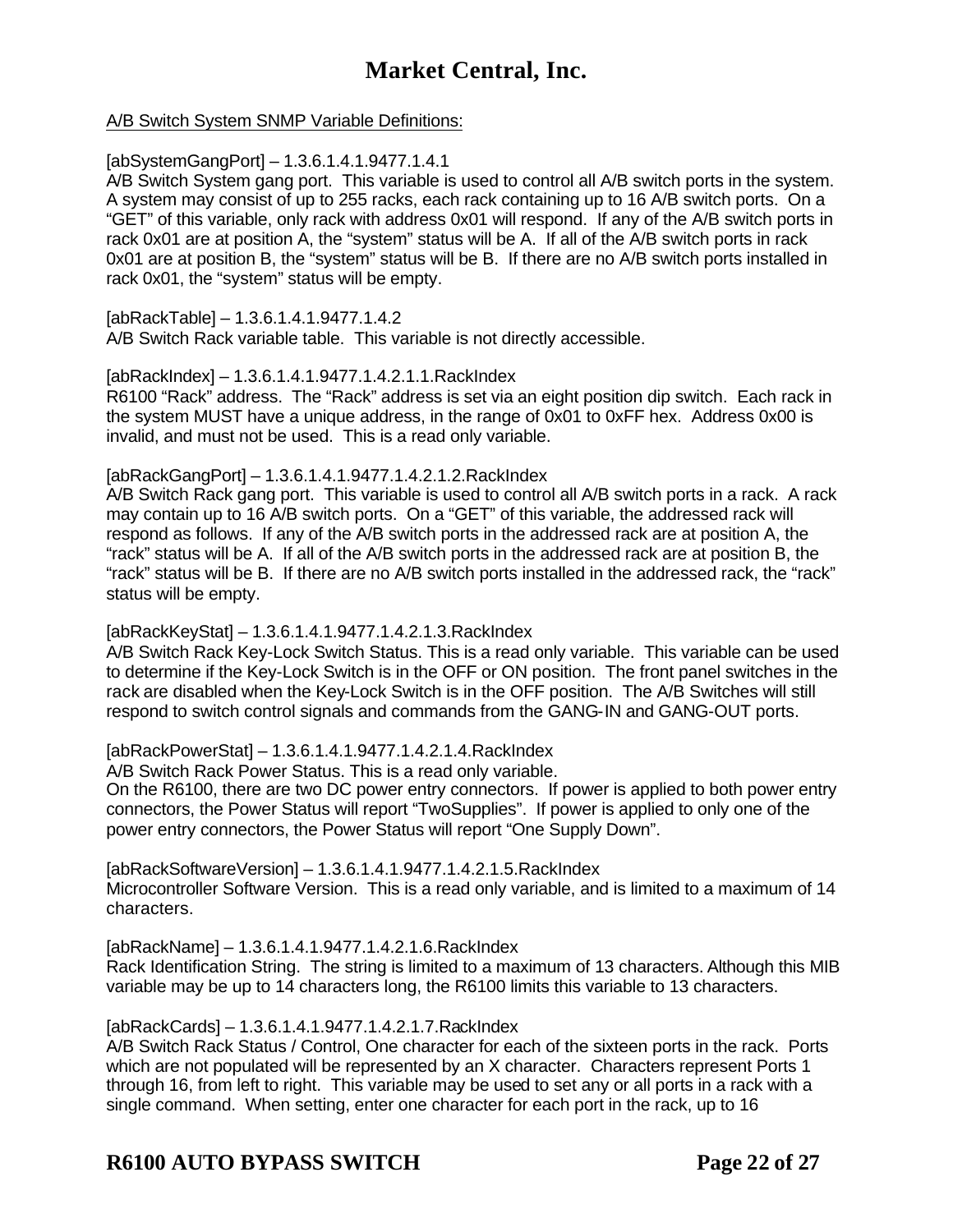characters. Valid characters are A, B, or X to leave a port unchanged. When set with a single character, this command functions the same as a set abSwitchPort command. When set with more than one character, this command overrides any group settings in place (see abRackGroups for more information on group settings).

#### [abRackGroups] – 1.3.6.1.4.1.9477.1.4.2.1.8.RackIndex

A/B Switch Rack Group Status / Control, One character for each of the sixteen ports in the rack. Any character can be used to label a group, except "0" which indicates independent and "X" which skips a position (retains the previous group character). All ports in a group follow any switching command to any card in the group.

#### [abRackHealth] – 1.3.6.1.4.1.9477.1.4.2.1.9.RackIndex

A/B Switch Rack Configuration Status, One character for each of the sixteen ports in the rack. This is a read only variable is a string of 16 characters. A "1" will be displayed for ports which are present, and a "0" will be displayed for ports which are not present.

[abSwitchTable] – 1.3.6.1.4.1.9477.1.4.3 A/B Switch variable table. This variable is not directly accessible.

[abSwitchIndex] – 1.3.6.1.4.1.9477.1.4.3.1.1.SwitchIndex

A/B Switch "Port" address. Each A/B switch port address is determined by the position it is installed in the rack and the address of the rack. The formula used to determine the switch port's address is:

port address =  $16 *$  (rack address  $-1$ ) + port #

For example A/B Switch ports 1 through 16 are in rack 1, and A/B Switch ports 17 through 32 are in rack 2, and so on up to A/B Switch ports 4065 through 4080 which are in rack 255.

[abSwitchPort] – 1.3.6.1.4.1.9477.1.4.3.1.2.SwitchIndex

A/B Switch Port Status / Control. This variable is used to control the A/B switch port connection. When set to A, the switch will connect port A to port C. When set to B, the switch will connect port B to port C. When queried, the status of the A/B switch port will be reported as A or B if the addressed port is populated, or the status will be "Empty" if the addressed port is empty.

[abSwitchSoftwareVersion] – 1.3.6.1.4.1.9477.1.4.3.1.3.SwitchIndex A/B Switch Card Software Version. This is a read only variable, and is limited to a maximum of 14 characters. This variable is not applicable to the R6100, which will respond N/A.

[abSwitchName] – 1.3.6.1.4.1.9477.1.4.3.1.4.SwitchIndex A/B Switch Port Identification String. The string is limited to a maximum of 14 characters.

 $[InRequester] - 1.3.6.1.4.1.9477.2$ 

The IP address of the remote entity that last accessed branch 1.3.6.1.4.1.9477.1. This variable can be used to identify the last IP address to access any mcAgent variable. It is returned in the authenticationFailure message.

A/B Switch System SNMP Trap Definitions: All traps carry the sysObjectId (1.3.6.1.2.1.1.2) variable, whose value is 1.3.6.1.4.1.9477.1.

coldStart – generic trap 0

This trap is sent during a power on initialization and reboot of the Ethernet Module. It carries the sysDescr variable (1.3.6.1.2.1.1.1).

### **R6100 AUTO BYPASS SWITCH Page 23 of 27**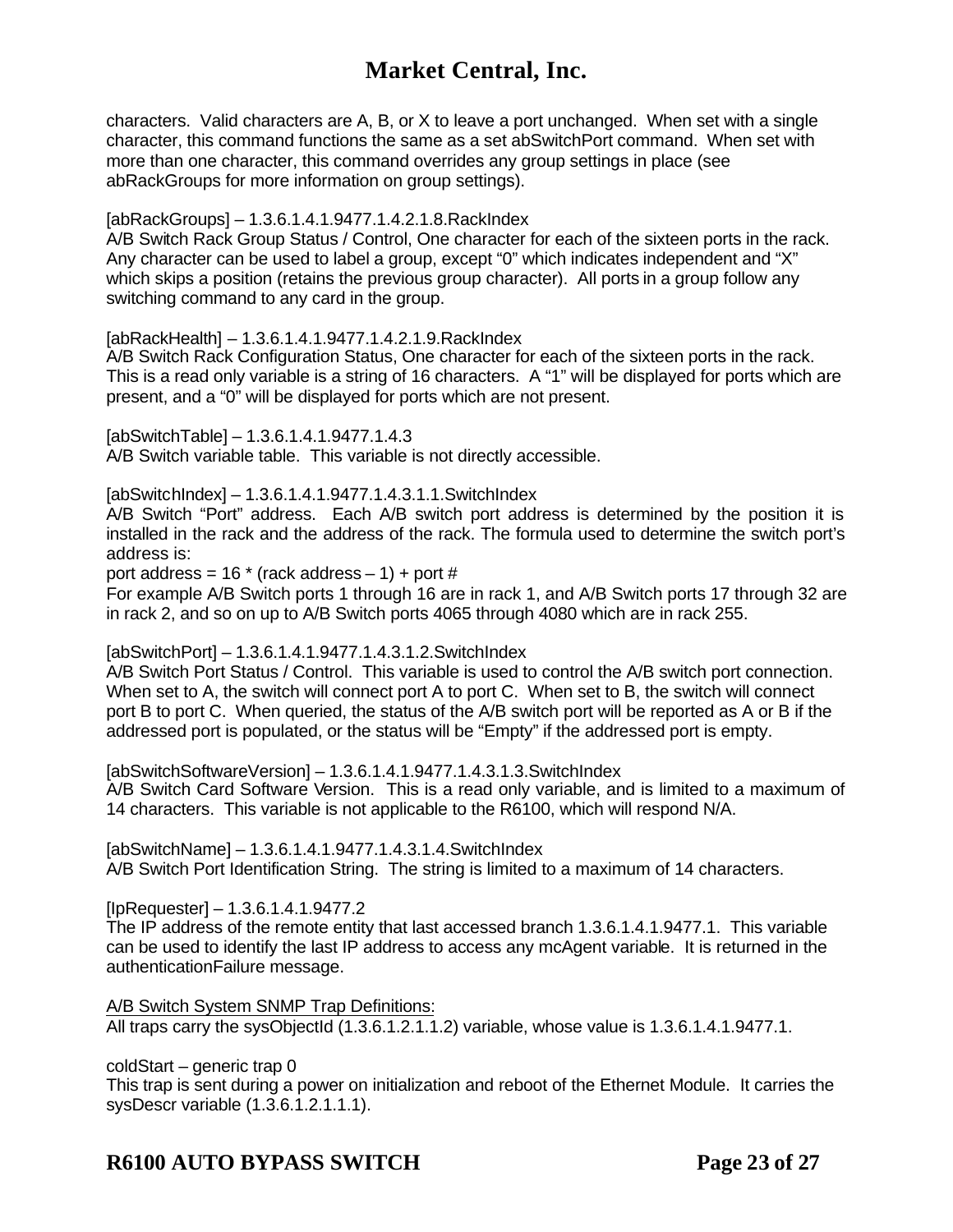authenticationFailure – generic trap 4

This trap is sent as a result of an authentication failure in processing an SNMP request. Generally an authentication failure occurs as a result of an SNMP request with an invalid community name. It carries the IpRequester variable.

abRackKeyLockChange – specific trap 1 This trap is sent when the key switch is changed on a rack. It carries the abRackKeyStat variable.

abRackGangSwitchChange – specific trap 2 This trap is sent when a rack gang switch occurs. It carries the abRackGangPort variable.

abSwitchPortChange – specific trap 4 This trap is sent when an individual port is switched. It carries the abSwitchPort variable.

abSystemGangSwitchChange – specific trap 6 This trap is sent when a system gang switch occurs. It carries the abSystemGangPort variable.

abRackPowerStatChange – specific trap 7 This trap is sent when the rack power supply status changes. It carries the abRackPowerStat variable.

abSystemAutoSwitchChange – specific trap 8 This trap is sent when a system auto-switch occurs. It carries the abSystemGangPort variable.

### **10. Traps Summary**

The R6100 Auto Bypass Switch can be configured to issue an SNMP trap when certain events occur. Use the "SET ALERTTYPE" command to enable traps, and use the "SET MANAGER N X.X.X.X" command to specify the IP addresses of up to 16 different NMS computers that you want to send these traps to (see section 7 for details regarding these commands). The following traps are generated by the R6100 Auto Bypass Switch. For additional details regarding theses traps, and the SNMP MIB objects supported by the Auto Bypass Switch, please refer to the R6100.mib file supplied with your switch.

| generic trap 0  | coldStart – issued when the unit is powered up, or after a RESET command                                                                                                                                                                                                             |
|-----------------|--------------------------------------------------------------------------------------------------------------------------------------------------------------------------------------------------------------------------------------------------------------------------------------|
| generic trap 4  | AuthenticationFailure – issued when an invalid SNMP read/write community name is used<br>when attempting to access the Auto Bypass Switch                                                                                                                                            |
| specific trap 1 | abRackKeyLockChange – issued when the front panel keylock switch changes states                                                                                                                                                                                                      |
| specific trap 2 | abRackGangSwitchChange – issued when a "SET RACK" command is used to change<br>connection states                                                                                                                                                                                     |
| specific trap 4 | abSwitchPortChange – issued when only one of the two internal switching element in the<br>Auto Bypass Switch changes connections states. This would occur if the "SET PORT N"<br>command was used. This command would not typically be used in an Auto Bypass Switch<br>application. |
| specific trap 6 | abSystemGangSwitchChange – issued when the front panel toggle switch is used to change<br>connection states, or when a "SET SYSTEM" command is used to change connection<br>states                                                                                                   |
| specific trap 7 | abRackPowerStatChange – issued when the status of one of the two internal power<br>supplies changes states (is powered ON or OFF).                                                                                                                                                   |
| specific trap 8 | abSystemAutoSwitchChange – issued when the Auto Bypass Switch automatically changes<br>connection states via the auto bypass feature, or the auto recovery feature                                                                                                                   |

# **R6100 AUTO BYPASS SWITCH Page 24 of 27**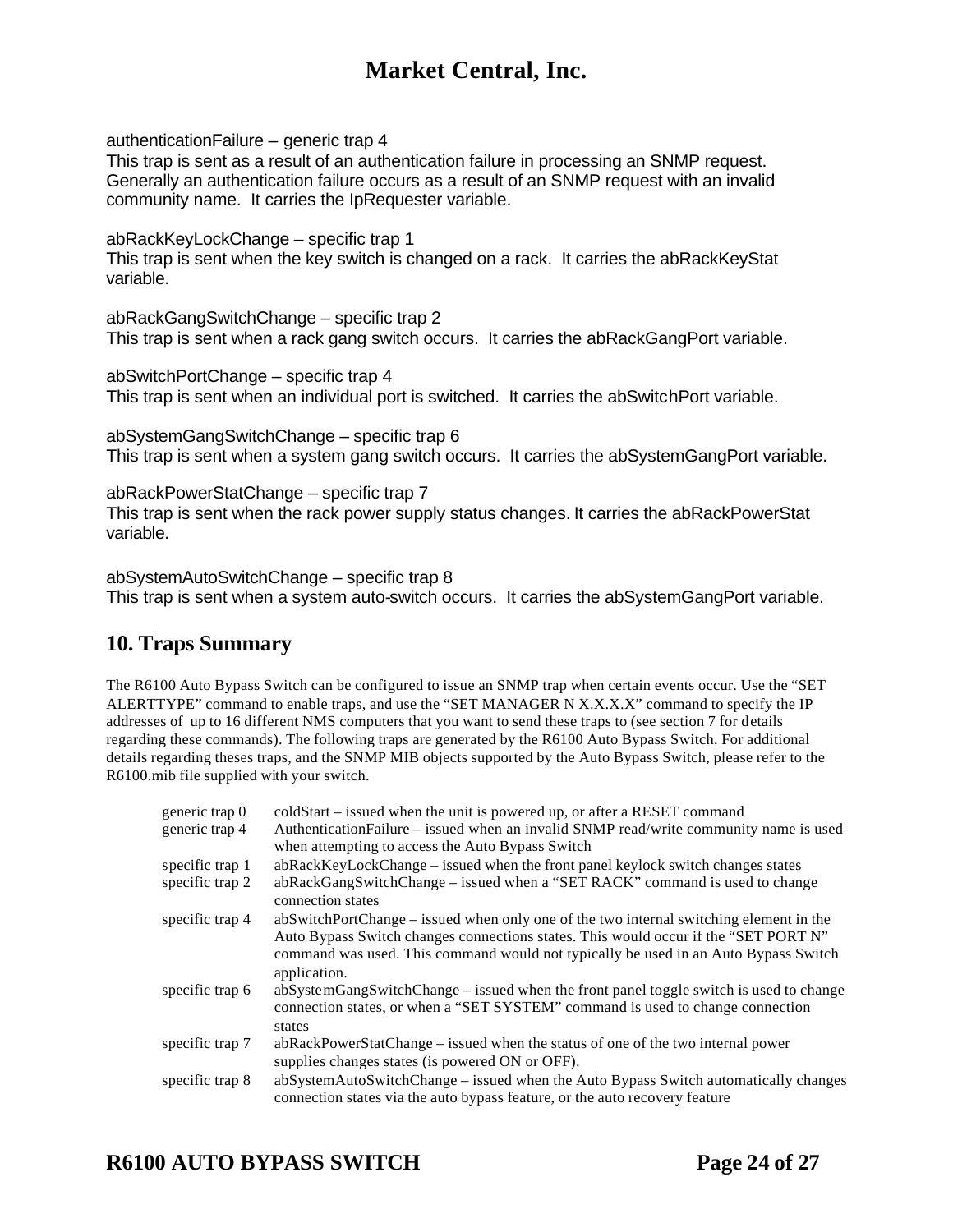### **11. Syslog Messages**

The R6100 Auto Bypass Switch can be configured to issue a syslog message rather than an SNMP trap when certain events occur . To configure the R6100 to issue syslog messages, you must use the "SET ALERTTYPE" command to select SYSLOG messages, and you need to specify the IP address(es) of the device(s) that will be receiving the syslog messages by using the "SET MANAGER N X.X.X.X" command (see section 7 for details regarding these commands). Once these configuration changes have been made, the R6100 will issue syslog messages for the following types of events:

- power up cold start, or restart using the RESET command
- SNMP authentication failure (access attempted using incorrect read or write community name)
- change in the state of the front panel keylock switch
- change in the state of both A/B switch elements in the R6100 Auto Bypass Switch caused by a user initiated "rack" command
- change in the state of an individual A/B switch element in the R6100 Auto Bypass Switch caused by a user initiated "port" command
- change in the state of both A/B switch elements in the R6100 Auto Bypass Switch caused by a user initiated "system" command or the front toggle switch
- change in the power ON/OFF state of the two internal power supplies
- change in the state of both A/B switch elements due to the auto bypass or auto recovery switch functions

The syslog messages issued by the R6100 conform where possible to the general recommendations as described in rfc3164. There is no real time clock within the R6100 however, so each syslog message uses a default timestamp value of Jan 1 00:00:00. The device receiving the syslog messages will need to apply a timestamp or other identifier if this information is needed. The general format for each syslog message from the R6100 is as follows:

Jan 1 00:00:00 [R6100 IP address] Bypass Switch: [specific message based on the event that occurred]

Listed below is each type of syslog message that the R6100 can issue, followed by the actual syslog message that the R6100 will send.

power up cold start (or RES ET command) Jan 1 00:00:00 192.168.1.151 Bypass Switch: Switch has been reset.

SNMP authentication failure Jan 1 00:00:00 192.168.1.151 Bypass Switch: SNMP authentication failure.

keylock switch change disabled to enabled Jan 1 00:00:00 192.168.1.151 Bypass Switch: Keyswitch change to ON position.

keylock switch change enabled to disabled Jan 1 00:00:00 192.168.1.151 Bypass Switch: Keyswitch change to OFF position.

system gang switch A to B via S S B command (or toggle switch) Jan 1 00:00:00 192.168.1.151 Bypass Switch: System switch from A to B position.

system gang switch B to A via S S A command (or toggle switch) Jan 1 00:00:00 192.168.1.151 Bypass Switch: System switch from B to A position.

rack gang switch A to B via S R 1 B command Jan 1 00:00:00 192.168.1.151 Bypass Switch: Rack switch from A to B position.

rack gang switch B to A via S R 1 A command Jan 1 00:00:00 192.168.1.151 Bypass Switch: Rack switch from B to A position.

## **R6100 AUTO BYPASS SWITCH Page 25 of 27**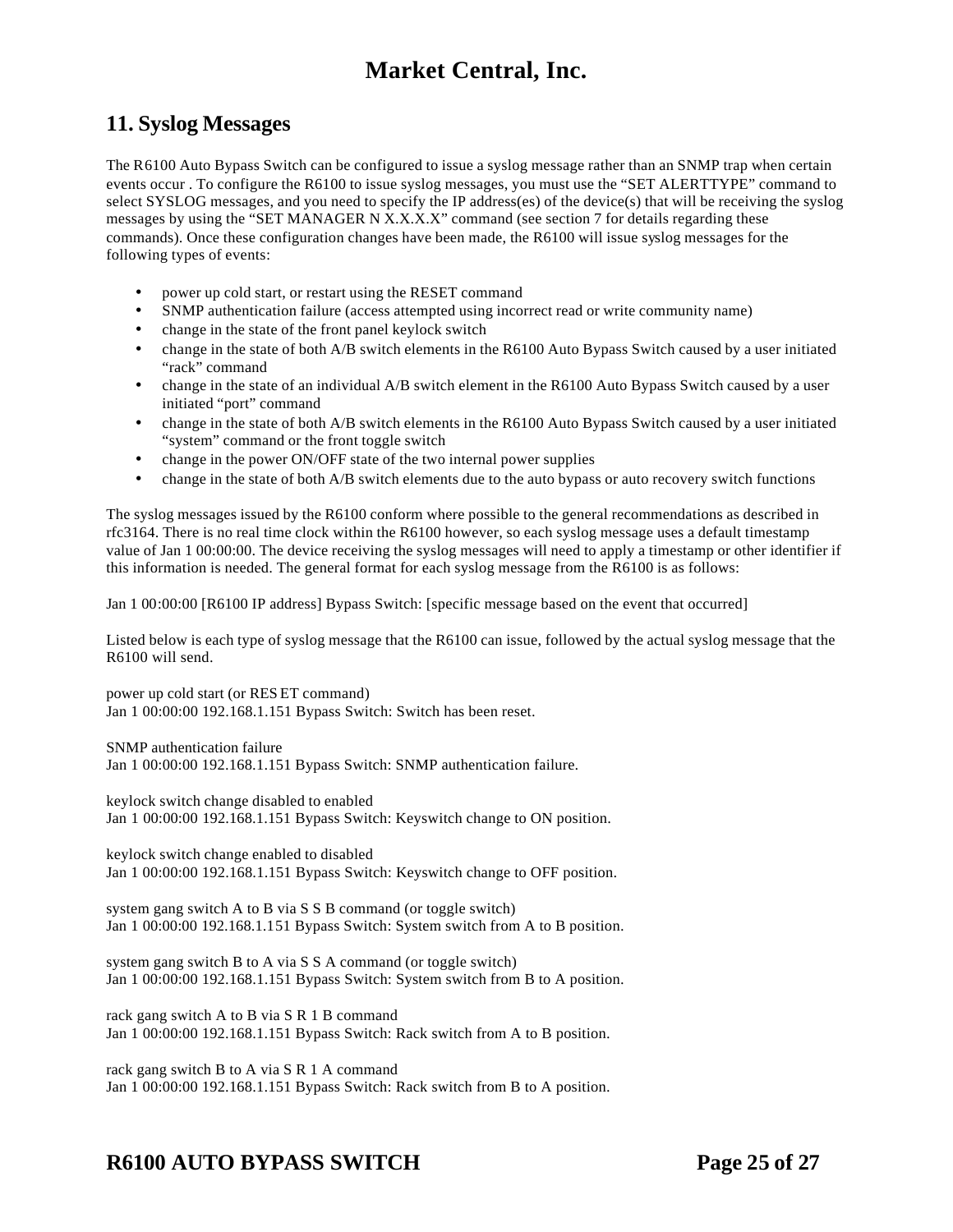port 3 change from A to B via S P 3 B command Jan 1 00:00:00 192.168.1.151 Bypass Switch: Port switch from A to B position.

port 4 change from A to B via S P 4 B command Jan 1 00:00:00 192.168.1.151 Bypass Switch: Port switch from A to B position.

port 3 change from B to A via S P 3 A command Jan 1 00:00:00 192.168.1.151 Bypass Switch: Port switch from B to A position.

port 4 change from B to A via S P 4 A command Jan 1 00:00:00 192.168.1.151 Bypass Switch: Port switch from B to A position.

applied power to PS1 (PS2 already powered up) Jan 1 00:00:00 192.168.1.151 Bypass Switch: Power supply status changed to two supplies.

removed power from PS1 (PS2 still powered up) Jan 1 00:00:00 192.168.1.151 Bypass Switch: Power supply status changed to one supply down.

removed power from PS2 (PS1 still powered up) Jan 1 00:00:00 192.168.1.151 Bypass Switch: Power supply status changed to one supply down.

applied power to PS2 (PS1 already powered up) Jan 1 00:00:00 192.168.1.151 Bypass Switch: Power supply status changed to two supplies.

auto switch B to A via auto bypass feature Jan 1 00:00:00 192.168.1.151 Bypass Switch: Automatic switch from B to A position.

auto switch A to B via auto recovery feature Jan 1 00:00:00 192.168.1.151 Bypass Switch: Automatic switch from A to B position.